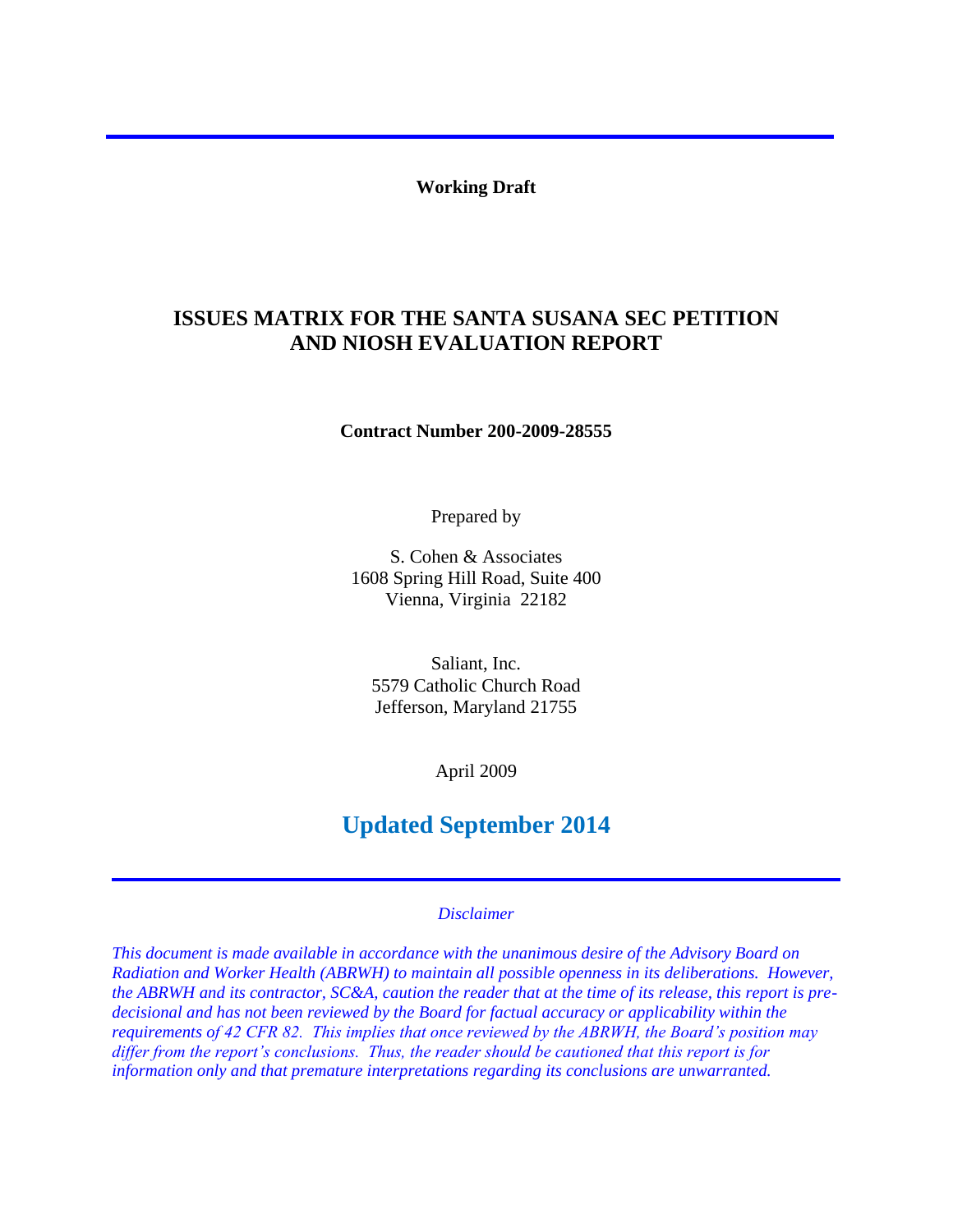During the meeting of the Advisory Board on Radiation and Worker Health (the Board) held in Redondo Beach, California, on September 4, 2008, S. Cohen and Associates (SC&A) was directed by the Board to perform a "paper" review of the Santa Susana Field Laboratory (SSFL) Special Exposure Cohort (SEC) Petition-00093 and the National Institute for Occupational Safety and Health (NIOSH) SEC Petition Evaluation Report (ER) for said petition. Subsequently, during the meeting of the Board held in Augusta, Georgia, on December 18, 2008, SC&A was directed by the Board to perform the "full" review of the SSFL SEC Petitition-00093 and the NIOSH SEC Petition ER.

The NIOSH-proposed class includes all employees of the Department of Energy (DOE), its predecessor agencies, and DOE contractors and subcontractors who were monitored while working in any area of Area IV of the Santa Susana Field Laboratory for a number of work days aggregating at least 250 work days from January 1, 1955, through December 31, 1958, or in combination with work days within the parameters established for one or more other classes of employees in the SEC.

The most recent SEC Petitions (the Mallinckrodt Chemical Company in St. Louis, Missouri; the Vitro Manufacturing facility in Canonsburg, Pennsylvania; and the Metallurgy Collaboratory in Chicago, Illinois) have included "all" employees present during a given time rather than the narrower class of those employees who were monitored. It is unclear why NIOSH has proposed a narrower addition to the SEC class in this case.

This matrix contains an issues list for the Santa Susana SEC Petition. It is based on an assessment of the following:

- The NIOSH ER dated February 6, 2008
- The Santa Susana SEC Petition SEC-00093
- SC&A's Site Profile Review
- A review of relevant documents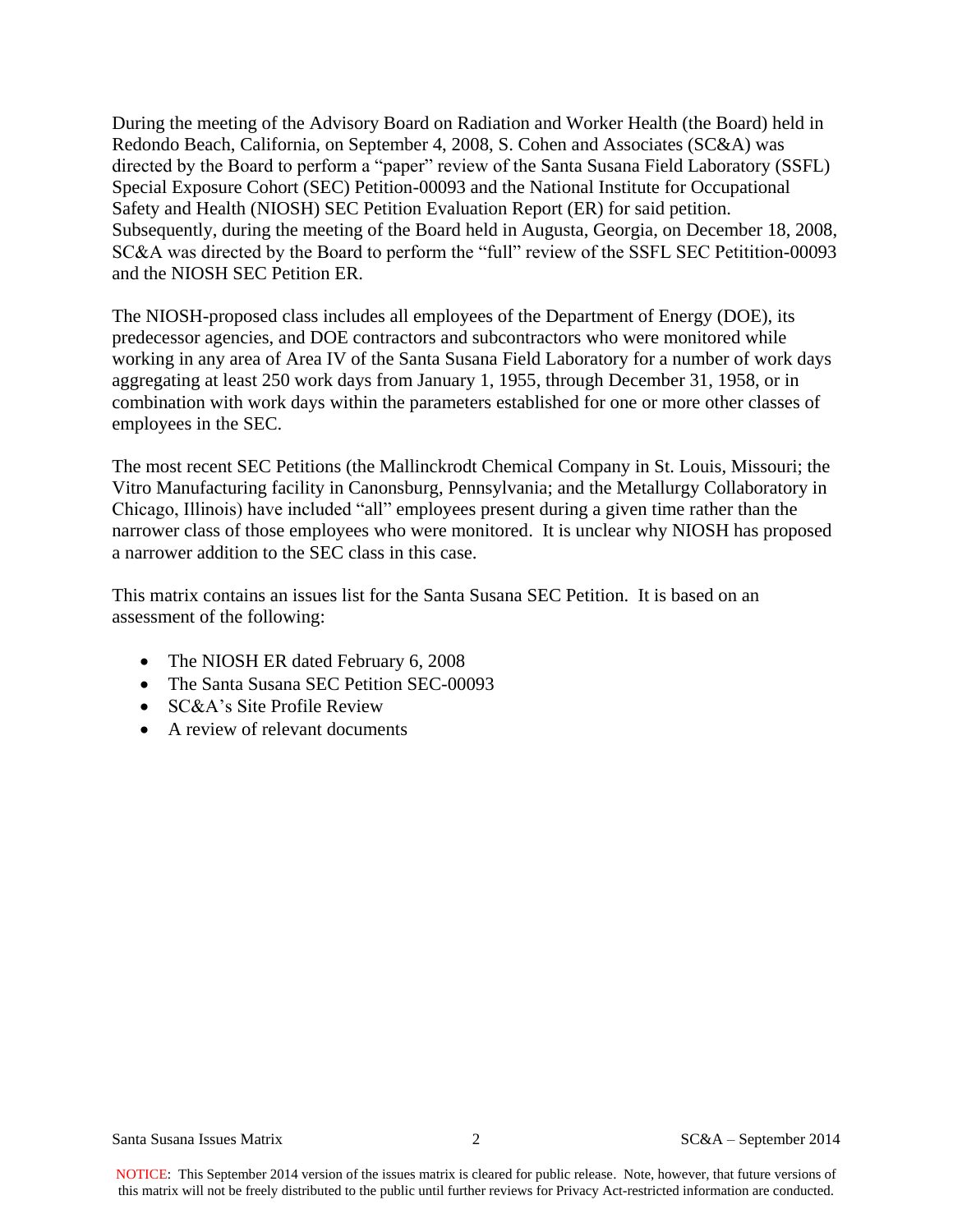| No. | <b>Issue</b>                                                                                     | SC&A's Understanding of the NIOSH ER Position                                                                                                                                                                                                                                                                                                                                                                                                                                                                                                                                                                                                                           | <b>SC&amp;A Initial Review/NIOSH RESPONSE</b>                                                                                                                                                                                                                                                                                                                                                                                                                                                                                                                                                                                                                                                                                                                                                                                                                                                                                                                                                                                                                                                                                                                                                                                                                                                                                                                                                                                                                                                                                                                                                                                                                                                                                                                                                                                                                                                                                                                                                                                                                                                                                                                                                                                                                                            |
|-----|--------------------------------------------------------------------------------------------------|-------------------------------------------------------------------------------------------------------------------------------------------------------------------------------------------------------------------------------------------------------------------------------------------------------------------------------------------------------------------------------------------------------------------------------------------------------------------------------------------------------------------------------------------------------------------------------------------------------------------------------------------------------------------------|------------------------------------------------------------------------------------------------------------------------------------------------------------------------------------------------------------------------------------------------------------------------------------------------------------------------------------------------------------------------------------------------------------------------------------------------------------------------------------------------------------------------------------------------------------------------------------------------------------------------------------------------------------------------------------------------------------------------------------------------------------------------------------------------------------------------------------------------------------------------------------------------------------------------------------------------------------------------------------------------------------------------------------------------------------------------------------------------------------------------------------------------------------------------------------------------------------------------------------------------------------------------------------------------------------------------------------------------------------------------------------------------------------------------------------------------------------------------------------------------------------------------------------------------------------------------------------------------------------------------------------------------------------------------------------------------------------------------------------------------------------------------------------------------------------------------------------------------------------------------------------------------------------------------------------------------------------------------------------------------------------------------------------------------------------------------------------------------------------------------------------------------------------------------------------------------------------------------------------------------------------------------------------------|
| -1  | The Sodium Reactor Experiment<br>(SRE) Incident and Release of<br>Core Gases. (Petitioner Issue) | TBD-2 (ORAUT 2006a) contains a discussion of the<br>SRE coolant failure in Section 2.2.1.1.2 and in Table 2-<br>6. Based on their review of claims in NIOSH OCAS<br>Claims Tracking System (NOCTS), NIOSH concluded<br>that personnel monitoring exists for members of the<br>proposed class (both internal and external monitoring)<br>during the timeframe of the SRE event. NIOSH also<br>notes that some air monitoring measurements from the<br>reactor area and stack monitoring exist. NIOSH states<br>that several documents were reviewed in the<br>preparation of the ER (Lochbaum 2006; Hart 1962),<br>beyond what was reviewed as part of the site profile. | The potential that all staff may not have been adequately monitored combined<br>with the seriousness of this event suggests that it may be necessary to develop<br>an incident-specific exposure model or conclude that exposures cannot be<br>properly evaluated.<br>Section 2.2.1.1.2 of TBD-2 provides very little information on the incident, and<br>does not discuss any potential exposure information to workers. There is<br>information in Table 2-6 about exposure being negligible for nearby residents (a<br>maximum theoretical calculated dose of 0.06 rem to someone living in Susana<br>Knolls), the nearest residential area at the time. There are at least two key<br>documents (AI 1959 and 1961) that were prepared related to this incident that<br>were not reviewed as part of the site profile or ER.<br>NIOSH response:<br>All technical reports and memos available though due diligence data capture<br>were reviewed when evaluating the SRE incident (there are currently 82<br>documents in the SRDB that are related to SRE operations and/or the incident in<br>1959). The section of the SEC evaluation report addressing the petitioner<br>concern was specifically related to reports detailing the release estimates, which<br>are cited in the evaluation report.<br>Specific technical reports can be found in the SRDB and include among others:<br>Hart – Distribution of fission product contamination in the SRE, 1962,<br><b>NAA-SR-6890</b><br>SRE fuel element damage, final report, 1961, NAA-SR-4488 (suppl)<br>SRE fuel damage interim report, 1959, NAA-SR-4488<br>NIOSH is currently proceeding with the development of internal and external<br>coworker models, which can be applied to workers, who are thought to have<br>been exposed during the incident and/or cleanup thereof. NIOSH is also<br>pursuing an independent review of the different release estimates available, to<br>determine the most scientifically defensible release scenario and therefore the<br>extent and the necessity of an exposure model for on-site workers.<br>The revised TBD will contain additional detail of the incident and potential<br>exposure implications.<br>2014 Update: None – issue closed on $4/20/2010$ (pg. 47 of transcript) |

Santa Susana Issues Matrix 3 SC&A –September 2014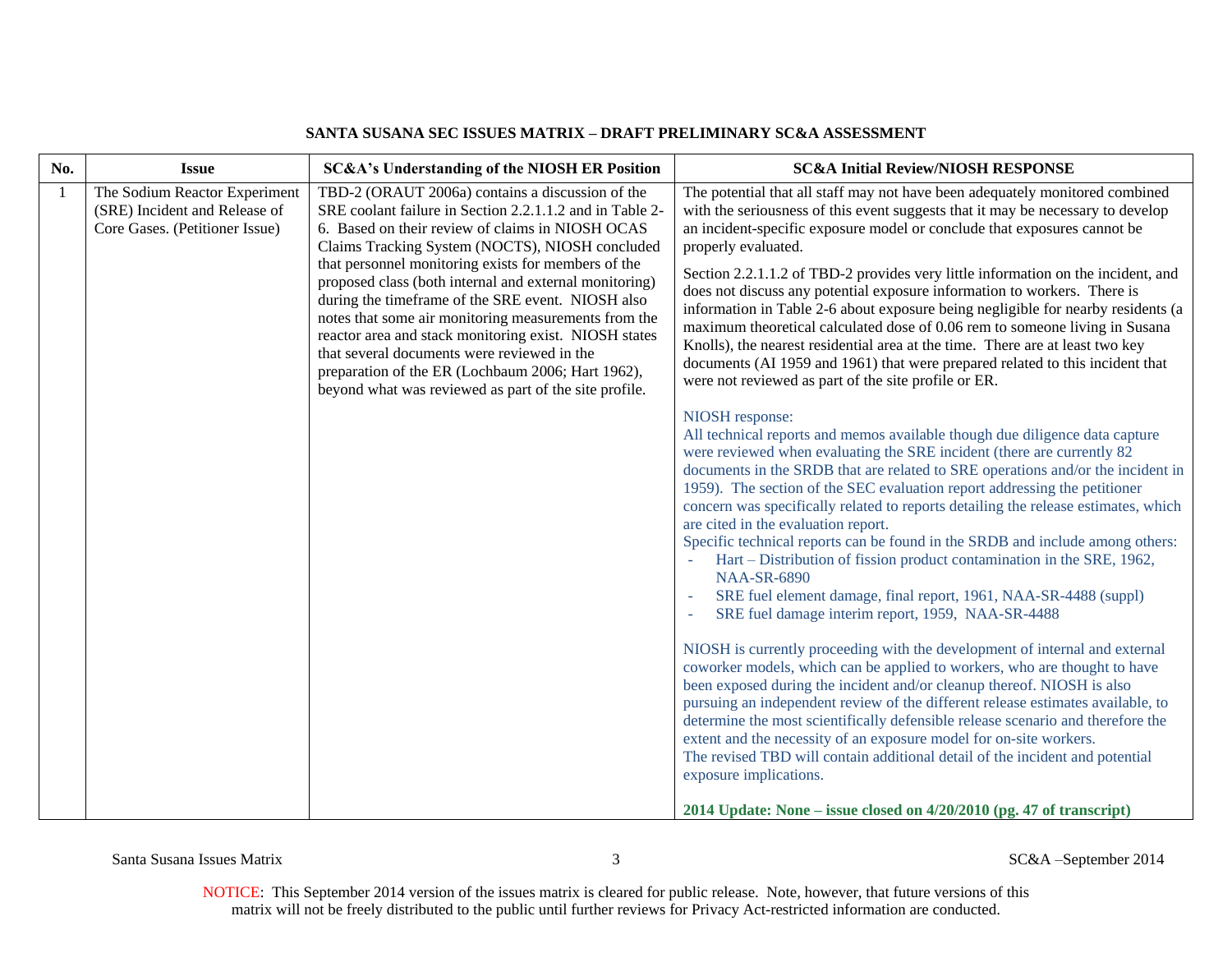| No.            | <b>Issue</b>                                            | <b>SC&amp;A's Understanding of the NIOSH ER Position</b>                                                        | <b>SC&amp;A Initial Review/NIOSH RESPONSE</b>                                                                                                             |
|----------------|---------------------------------------------------------|-----------------------------------------------------------------------------------------------------------------|-----------------------------------------------------------------------------------------------------------------------------------------------------------|
| $\overline{2}$ | <b>Radiation Badges:</b>                                | NIOSH's response to this issue is captured in the                                                               | SC&A concurs with NIOSH's response, assuming the petitioner was not                                                                                       |
|                | This issue was based on a Tiger                         | following statement:                                                                                            | referring to some other concern than the adequacy of the badges.                                                                                          |
|                | Team report indicating                                  | The Tiger Team Report cited by the petitioner                                                                   |                                                                                                                                                           |
|                | "inadequate radiation badges."                          | does not state that dosimeters were inadequate,                                                                 |                                                                                                                                                           |
|                | (Petitioner Issue)                                      | but that they were not Department of Energy                                                                     | <b>NIOSH</b> response:                                                                                                                                    |
|                |                                                         | Laboratory Accreditation Program (DOELAP)                                                                       | no response needed                                                                                                                                        |
|                |                                                         | accredited, and it specifically focuses on the                                                                  | 2014 Update: None. Issue closed.                                                                                                                          |
|                |                                                         | D&D period versus the period being evaluated                                                                    |                                                                                                                                                           |
|                |                                                         | in this report. As it relates to the program                                                                    |                                                                                                                                                           |
|                |                                                         | being discussed in the Tiger Team Report, it                                                                    |                                                                                                                                                           |
|                |                                                         | was common practice (and is noted as an                                                                         |                                                                                                                                                           |
|                |                                                         | option in Section 7 of the DOELAP<br>Administrative Standard DOE-STD-1111-98)                                   |                                                                                                                                                           |
|                |                                                         | for smaller programs to be exempted from                                                                        |                                                                                                                                                           |
|                |                                                         | DOELAP accreditation, contingent upon using                                                                     |                                                                                                                                                           |
|                |                                                         | a National Voluntary Laboratory Accreditation                                                                   |                                                                                                                                                           |
|                |                                                         | Program (NVLAP)-accredited commercial                                                                           |                                                                                                                                                           |
|                |                                                         | service [DOE 1998]. However, this is pertinent                                                                  |                                                                                                                                                           |
|                |                                                         | only beginning in 1986 when the DOELAP                                                                          |                                                                                                                                                           |
|                |                                                         | requirements were implemented. Therefore, as                                                                    |                                                                                                                                                           |
|                |                                                         | discussed previously, the period cited in the                                                                   |                                                                                                                                                           |
|                |                                                         | petition is after the period of the evaluation and                                                              |                                                                                                                                                           |
|                |                                                         | does not impact the ER.                                                                                         |                                                                                                                                                           |
| 3              | <b>Tritium Plumes:</b><br>Workers may have been exposed | NIOSH states that tritium has never been detected<br>$(>1,000 \text{ pCi/l})$ in any of the water supply wells. | The assumptions seem to be claimant favorable, except for the fact that more<br>recent Boeing reports (Boeing 2003, 2004, 2005, and 2006) have documented |
|                | to drinking water contaminated                          | NIOSH also asserts that the primary supply wells (WS-                                                           | tritium concentrations in the monitoring wells reaching 117,000 pCi/l. Potential                                                                          |
|                | with tritium.                                           | 5, WS-6, WS-12, and WS-13) were in Areas I, II, and                                                             | tritium concentrations in the wells should be reassessed, given this information.                                                                         |
|                | (Petitioner Issue)                                      | III; one well (WS-7) was in Area IV and contributed a                                                           |                                                                                                                                                           |
|                |                                                         | small percentage of the water supply. NIOSH has                                                                 | NIOSH response (please note that this is the information initially to be                                                                                  |
|                |                                                         | proposed to bound this exposure by assuming that                                                                | presented in a NIOSH White paper, however, NIOSH felt that this matter could                                                                              |
|                |                                                         | workers consumed water from a shallow monitoring                                                                | be dealt with more efficiently by instead including the information in its                                                                                |
|                |                                                         | well with the highest tritium concentration. NIOSH                                                              | entirety in the issues matrix):                                                                                                                           |
|                |                                                         | maintains that this well has never been used for potable                                                        |                                                                                                                                                           |
|                |                                                         | water and is downgradient of the tritium source                                                                 | NIOSH did not claim that the sampling well (RD-34A) used as a basis for the                                                                               |
|                |                                                         | (Building 4010). According to the NIOSH ER, the                                                                 | bounding calculations was the one with the highest concentration ever found.                                                                              |

Santa Susana Issues Matrix **All and Susana Issues Matrix** 4 SC&A –September 2014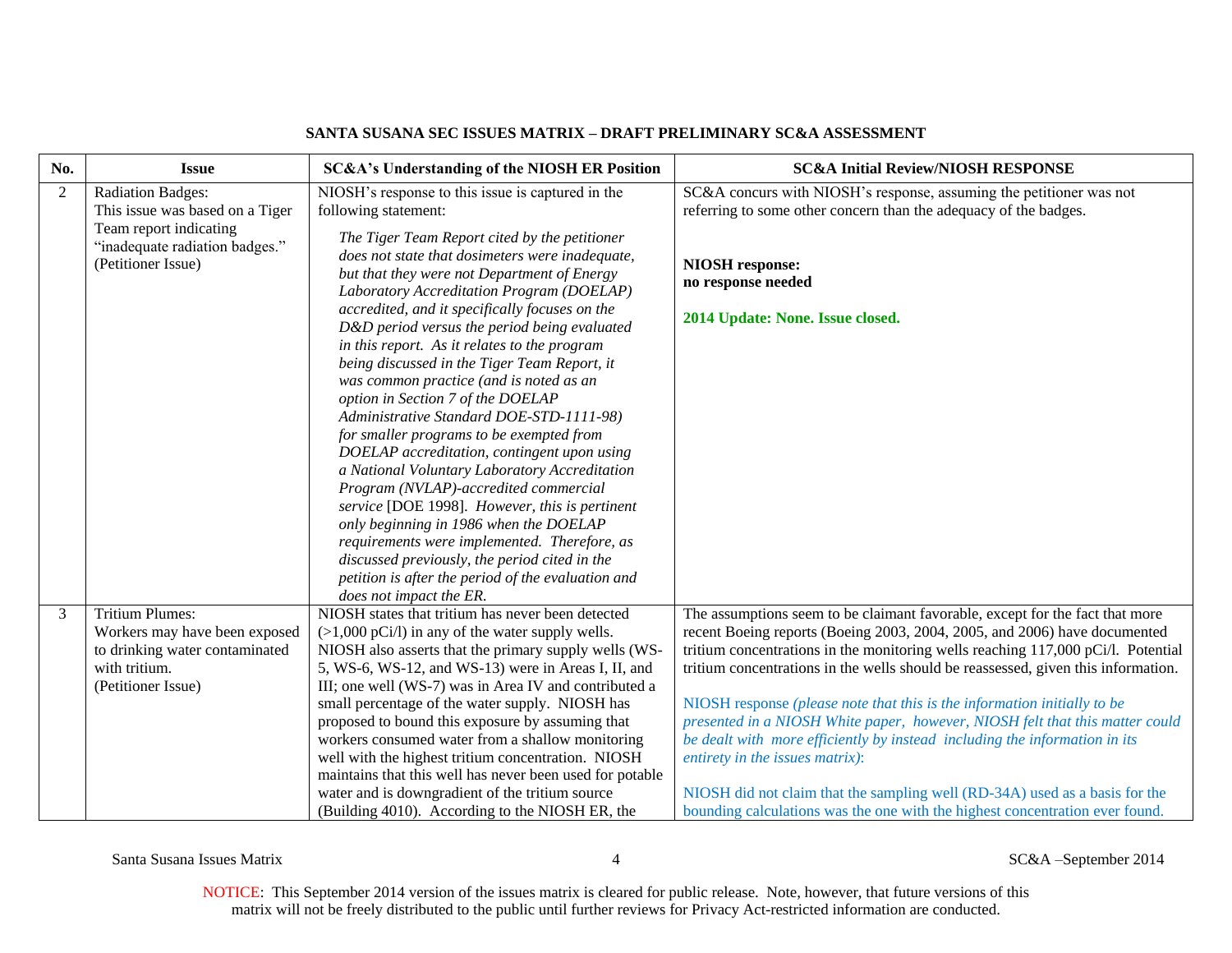| No. | <b>Issue</b> | <b>SC&amp;A's Understanding of the NIOSH ER Position</b>                                                                                                                                                                                                 | <b>SC&amp;A Initial Review/NIOSH RESPONSE</b>                                                                                                                                                                                                                                                                                                                                                                                                                                                                                                                   |
|-----|--------------|----------------------------------------------------------------------------------------------------------------------------------------------------------------------------------------------------------------------------------------------------------|-----------------------------------------------------------------------------------------------------------------------------------------------------------------------------------------------------------------------------------------------------------------------------------------------------------------------------------------------------------------------------------------------------------------------------------------------------------------------------------------------------------------------------------------------------------------|
|     |              | mean concentration of tritium in WS-7 has been 2,940<br>pCi/l since 1991. Through some modeling of migration<br>and decay assumptions, NIOSH concluded that workers<br>could have consumed water with 30,000 pCi/l of<br>tritium in the 1950s and 1960s. | Well RD-34A was selected because it is downgradient of Building 4010 (the<br>source of the tritium) and because tritium has been constantly detected there<br>since 1991. NIOSH did not intend to use the highest concentration found on<br>site.                                                                                                                                                                                                                                                                                                               |
|     |              |                                                                                                                                                                                                                                                          | The information in the cited environmental reports was included in NIOSH's<br>evaluation of the mean concentration in well RD-34A. A reference to 117,000<br>pCi/L is found in the Site Environmental Report for Calendar Year 2006, which<br>also states that this highest level was found in well RD-95 in 2005. This well is<br>to the west of and closer to the assumed source in Building 4010. The only<br>drinking water source in Area IV, WS-07, is east-northeast of this building.<br>Sampling well RD-34A is in the general direction of this well. |
|     |              |                                                                                                                                                                                                                                                          | Since this assessment, Site Environmental Report for Calendar Year 2007 has<br>been issued. Data for sampling wells that are in the general direction of WS-07<br>were reviewed (RD-17, RD-27, RD-30, RD-63, RD-85, RD-86). Other than<br>RD-34A, there was only one other well with a positive result, RD-63 at 350<br>pCi/L on 02/16/06. Two samples taken in 2007 were below the detection level<br>for this well.                                                                                                                                           |
|     |              |                                                                                                                                                                                                                                                          | Based on this information, NIOSH concludes that the choice of well RD-34A<br>provides the best data for a bounding estimate.                                                                                                                                                                                                                                                                                                                                                                                                                                    |
|     |              |                                                                                                                                                                                                                                                          | See the following references for more detail including maps of the area and<br>location of the plume and the former drinking water wells:                                                                                                                                                                                                                                                                                                                                                                                                                       |
|     |              |                                                                                                                                                                                                                                                          | The Boeing Company, 2008, Site Environmental Report for Calendar Year 2007,<br>DOE Operations at The Boeing Company, Santa Susana Field Laboratory, Area IV,<br>September<br>Haley & Aldrich, 2007, Analysis of Potential for Tritium in Water Supply at SSFL,                                                                                                                                                                                                                                                                                                  |
|     |              |                                                                                                                                                                                                                                                          | PowerPoint slide presentation, undated, SRDB 41888<br>2014 Update: Closed<br>A revision to the environmental TBD includes potential intakes of tritium by<br>workers. The document is awaiting approval pending final approval of the external<br>coworker model. Issue was closed on 4/20/2010 (pg. 56 of transcript).                                                                                                                                                                                                                                         |

Santa Susana Issues Matrix 5 SC&A –September 2014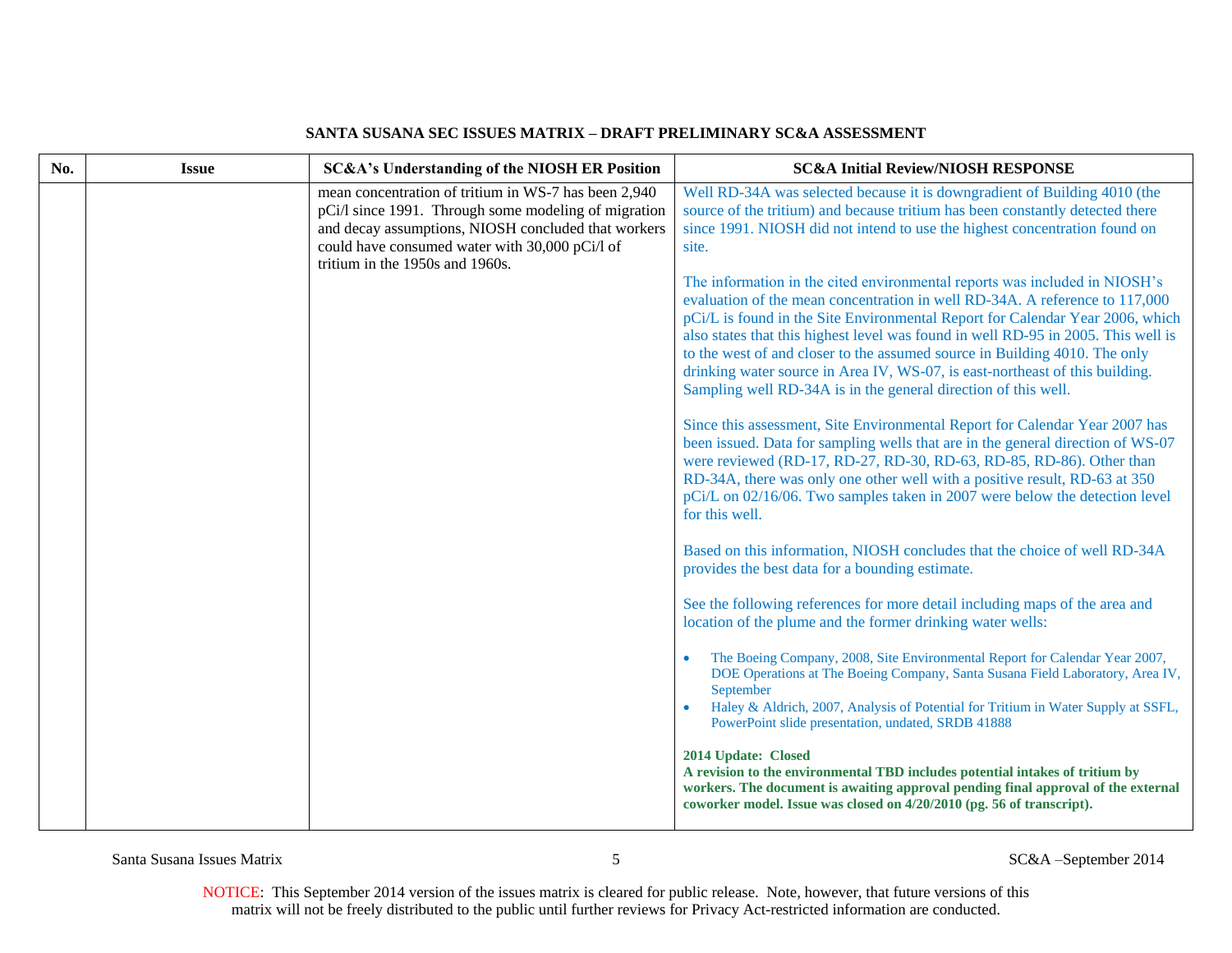| No.                      | <b>Issue</b>                                                                                                                                                               | SC&A's Understanding of the NIOSH ER Position                                                                                                                                                                                    | <b>SC&amp;A Initial Review/NIOSH RESPONSE</b>                                                                                                                                                                                                                                                                                                                                                                                                                                              |
|--------------------------|----------------------------------------------------------------------------------------------------------------------------------------------------------------------------|----------------------------------------------------------------------------------------------------------------------------------------------------------------------------------------------------------------------------------|--------------------------------------------------------------------------------------------------------------------------------------------------------------------------------------------------------------------------------------------------------------------------------------------------------------------------------------------------------------------------------------------------------------------------------------------------------------------------------------------|
| $\overline{\mathcal{A}}$ | <b>Uranium Fires:</b><br>The petitioner refers to<br>numerous uranium fires, cites<br>two incidents of a sodium<br>explosion, and expresses<br>concern that monitoring was | NIOSH has concluded that there are data available for<br>the various uranium fires that would allow dose<br>estimates to be bounded.                                                                                             | SC&A reviewed over 40 Radiological Safety Incident Reports specific to<br>uranium fires. These reports include information on uranium quantities,<br>mixtures and enrichment levels, causal factors contributing to the fires, air and<br>surface sampling data prior to decontamination, and details on personnel<br>involved, including monitoring procedures (e.g. bioassay, nasal smears) and<br>whether personnel were exposed or wearing protective gear.                            |
|                          | lacking regarding facility<br>incidents. (Petitioner Issue)                                                                                                                |                                                                                                                                                                                                                                  | Therefore, SC&A is in agreement with the conclusions of NIOSH that bounding<br>dose estimates are possible regarding uranium fire incidents (Alexander 1967a,<br>b, c, and d; Badger 1960 and 1961; Begley 1976; Harrison 1986; Klostermann<br>1961; Loba 1959, 1960, 1961a, 1961b, 1962 and 1970; Oldfield 1961; Mooers<br>1959a and 1959b, 1960 and 1961 a, b, and c; Owens 1978; Rudkin 1964a, b and<br>c; Stephenson 1961, 1962, 1963a and 1963b; Weber 1963; Young 1960 and<br>1965). |
|                          |                                                                                                                                                                            |                                                                                                                                                                                                                                  | Lack of monitoring for workers involved in facility incidents is discussed<br>further in this document (see SRE, Issue #1; Sodium Disposal Facility, Issue #6;<br>and SC&A Issue #3).                                                                                                                                                                                                                                                                                                      |
|                          |                                                                                                                                                                            |                                                                                                                                                                                                                                  | NIOSH response:<br>No NIOSH response needed, some of this issue addressed later<br>2014 Update - Closed                                                                                                                                                                                                                                                                                                                                                                                    |
| 5                        | Air Monitoring:                                                                                                                                                            | NIOSH has concurred that there is a lack of air                                                                                                                                                                                  | SC&A concurs with conclusions made by NIOSH regarding insufficient air                                                                                                                                                                                                                                                                                                                                                                                                                     |
|                          | The petitioner maintains that air<br>monitoring was insufficient.<br>(Petitioner Issue)                                                                                    | monitoring for the period at SSFL-Area IV prior to<br>1958, which impacts the feasibility of accurately<br>estimating internal radiation doses for the proposed<br>worker class during that time period. After 1958, dose        | monitoring prior to 1958.<br>SC&A questions the post-1958 data and/unsubstantiated assumptions that were<br>applied in order to reconstruct occupational environmental doses, due to<br>insufficient environmental monitoring and data limitations.                                                                                                                                                                                                                                        |
|                          |                                                                                                                                                                            | reconstructions were primarily based on bioassay data.<br>TBD-4 (ORAUT 2007) provides guidance for<br>assigning occupational environmental doses for Area<br>IV, Downey, Canoga, and De Soto sites of SSFL from<br>1954 to 1999. | In addition, monitoring for internal exposure of SSFL workers was incomplete<br>and poorly documented for most years of facility operation. These deficiencies<br>and data limitations are stated throughout sections of the TBD. SC&A does not<br>believe that NIOSH has clearly demonstrated a correlation between the bioassay<br>data and the potential exposures to specific radionuclides after 1958.                                                                                |
|                          |                                                                                                                                                                            | Sections 4.6.4, 4.6.5, and 4.6.6 of TBD-4 acknowledge<br>the lack of external dose rate monitoring data prior to<br>1974, and provide unsubstantiated assumptions that                                                           | NIOSH response:<br>Please see response 4.5-1 from TBD issues matrix. In general internal<br>monitoring is documented starting in 1958, but the number of people monitored                                                                                                                                                                                                                                                                                                                  |

Santa Susana Issues Matrix 6 SC&A –September 2014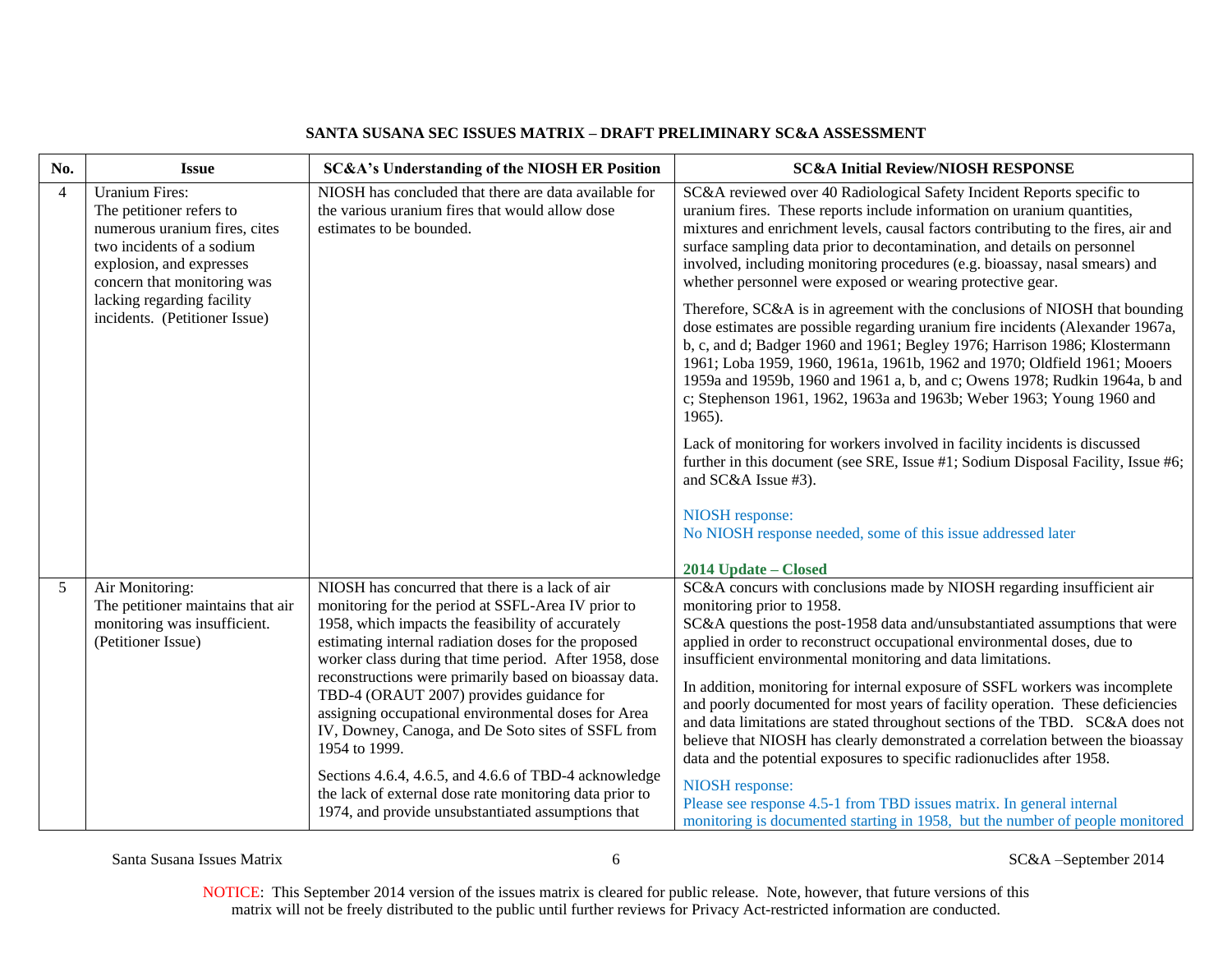| No. | <b>Issue</b>                                                                                                                                                               | <b>SC&amp;A's Understanding of the NIOSH ER Position</b>                                                                                                                                                                                                                                                                                                                                                                                                                                                                                                                                                                                                                                                                                                    | <b>SC&amp;A Initial Review/NIOSH RESPONSE</b>                                                                                                                                                                                                                                                                                                                                                                                                                                                                                                                                                                                                                                                                                                                                                                                                                                                                                                                                                                                                                                                                                                                                                                                                                                                                                                                                                                                               |
|-----|----------------------------------------------------------------------------------------------------------------------------------------------------------------------------|-------------------------------------------------------------------------------------------------------------------------------------------------------------------------------------------------------------------------------------------------------------------------------------------------------------------------------------------------------------------------------------------------------------------------------------------------------------------------------------------------------------------------------------------------------------------------------------------------------------------------------------------------------------------------------------------------------------------------------------------------------------|---------------------------------------------------------------------------------------------------------------------------------------------------------------------------------------------------------------------------------------------------------------------------------------------------------------------------------------------------------------------------------------------------------------------------------------------------------------------------------------------------------------------------------------------------------------------------------------------------------------------------------------------------------------------------------------------------------------------------------------------------------------------------------------------------------------------------------------------------------------------------------------------------------------------------------------------------------------------------------------------------------------------------------------------------------------------------------------------------------------------------------------------------------------------------------------------------------------------------------------------------------------------------------------------------------------------------------------------------------------------------------------------------------------------------------------------|
|     |                                                                                                                                                                            | were used to derive annual external dose estimates for a<br>restricted number of facilities.<br>Environmental inhalation intakes were calculated using<br>facility stack emission data, and included annual gross<br>alpha/beta concentrations at the stack point of release.<br>This data was adjusted by a reduction factor of 0.01 to<br>account for decreased intake due to contribution from<br>multiple, widely spaced facilities; atmospheric<br>dispersion of stack effluent and building wake effects.<br>Stack emission data varied by facility, but covered<br>most years between 1971 and 1999. In addition, stack<br>emission data were used to characterize radionuclides<br>for the period 1988–1999 and extrapolated to cover all<br>years. | is small at first, but is steadily increasing until 1962, which seems in accordance<br>with the scope of operations at the site. NIOSH found no evidence that internal<br>monitoring data was incomplete or poorly documented, but the data from the<br>earlier years is more limited. This issue will be further evaluated in the<br>determination of the feasibility of the internal coworker model.<br>Furthermore, SC&A asserts that stack emissions data are not an adequate<br>method to assess onsite worker exposures in areas with buildings or in facilities<br>that include outdoor operations with contaminated materials, such as the Burn<br>Pit.<br>NIOSH response:<br>NIOSH is currently in the process of reviewing the ambient intake approach and<br>is also pursuing the development of a coworker model for internal and external<br>exposures, which rely on external film badge/TLD data and internal bioassay<br>data.<br>2014 Update: Open.<br>Additional information obtained from new reference materials was added<br>to the environmental TBD. The added stack release information and<br>external environmental monitoring information significantly modified the<br>previous guidance on ambient external dose and inhalation intakes.<br>An analysis was added addressing the potential intake of tritium in<br>groundwater by workers.<br>An internal coworker model based on internal monitoring has been |
| 6   | The Sodium Disposal Facility<br>(also known as the Sodium Burn<br>Pit): This facility was not<br>adequately monitored and/or<br>records are missing. (Petitioner<br>Issue) | NIOSH concludes that while there may have been<br>radiological contamination at the Sodium Burn Pit, the<br>following details are presented suggesting low<br>exposures and the ability to bound dose estimates:<br>Radiological contaminant levels were estimated<br>$\bullet$<br>to be no greater than 56 pCi/g; radionuclides of<br>concern were cesium-137, thorium, and<br>strontium. Cs-137 was also found in the lower<br>collecting pond.                                                                                                                                                                                                                                                                                                           | completed for the entire non-SEC operations period.<br>Contamination was identified in the Sodium Burn Pit in 1978, at which time<br>monitoring of the area began and continued until 1983. Prior to 1978, no<br>radioactivity was expected in this area, thus raising questions whether<br>individuals involved in these activities would have been considered for internal<br>monitoring. The Sodium Burn Pit was not expected to result in radiation<br>exposures and was not routinely monitored. Additional information should be<br>gathered on this site to demonstrate that unmonitored workers are not likely to<br>have received sufficient dose to be of concern, or a model should be developed<br>to ascertain the exposures that could have been incurred.                                                                                                                                                                                                                                                                                                                                                                                                                                                                                                                                                                                                                                                                    |

Santa Susana Issues Matrix 7 SC&A –September 2014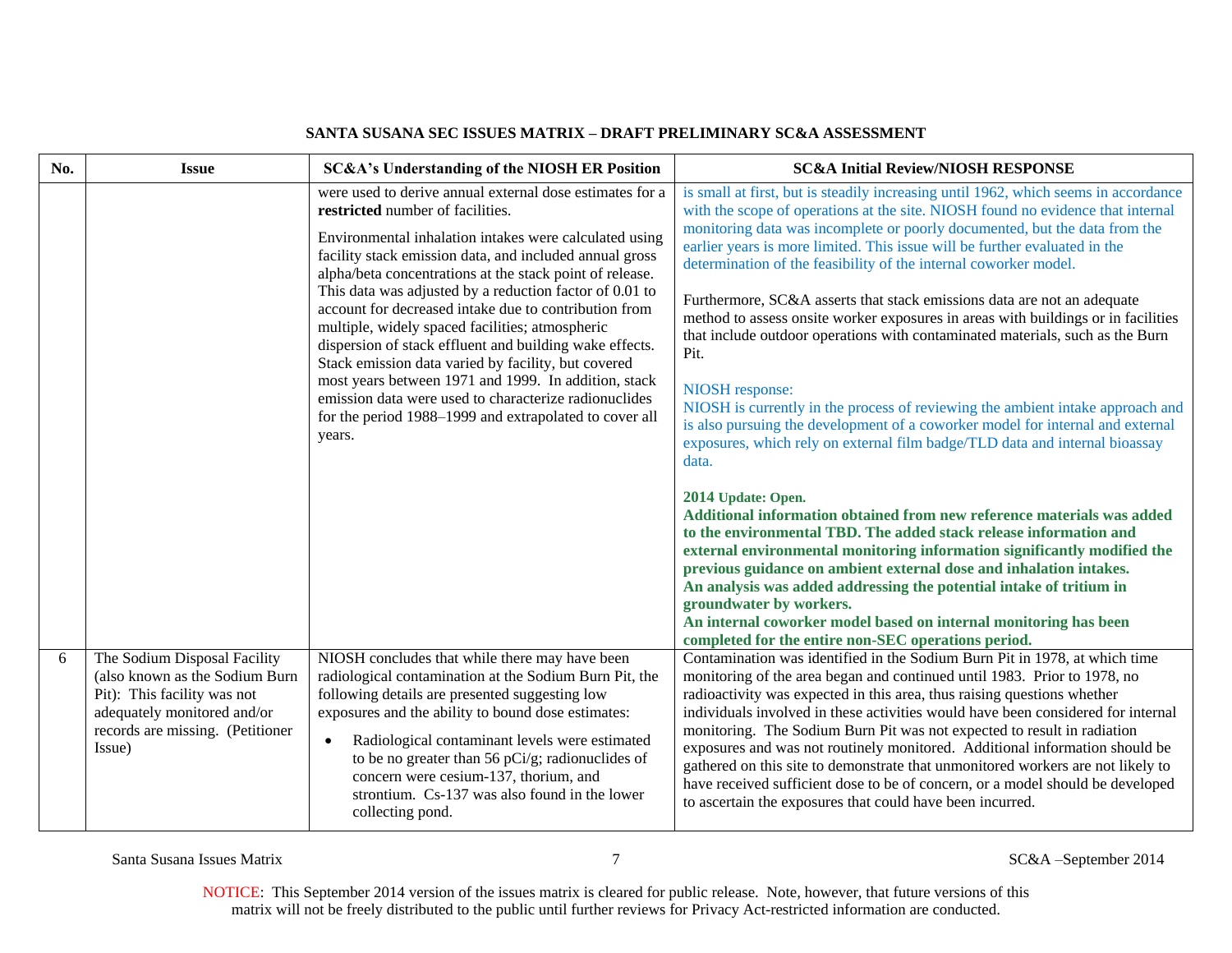| No. | <b>Issue</b> | <b>SC&amp;A's Understanding of the NIOSH ER Position</b>                                                                                                                                                                                                     | <b>SC&amp;A Initial Review/NIOSH RESPONSE</b>                                                                                                                                                                                                                                                                                                                                                                                                                                                                                                                                                                                                                                                                                                                                                                                                                                          |
|-----|--------------|--------------------------------------------------------------------------------------------------------------------------------------------------------------------------------------------------------------------------------------------------------------|----------------------------------------------------------------------------------------------------------------------------------------------------------------------------------------------------------------------------------------------------------------------------------------------------------------------------------------------------------------------------------------------------------------------------------------------------------------------------------------------------------------------------------------------------------------------------------------------------------------------------------------------------------------------------------------------------------------------------------------------------------------------------------------------------------------------------------------------------------------------------------------|
|     |              | The Sodium Burn Pit was located in open air<br>$\bullet$<br>discontinuously occupied and not considered to<br>be an operations area.                                                                                                                         | Worker exposures may have included a complex mixture of highly enriched<br>uranium, actinides, MFPs, and various activation products, including large<br>amounts of Na-24.                                                                                                                                                                                                                                                                                                                                                                                                                                                                                                                                                                                                                                                                                                             |
|     |              | In the ER, NIOSH asserts that radiological<br>$\bullet$<br>exposures were unlikely; due to the explosive<br>nature of the reactions taking place, safety<br>precautions regarding chemical exposures were<br>instituted at this facility from its inception. | NIOSH response (please note that this is the information initially to be<br>presented in a NIOSH White paper, however, NIOSH felt that this matter could<br>be dealt with more efficiently by instead including the information in its<br>entirety in the issues matrix):                                                                                                                                                                                                                                                                                                                                                                                                                                                                                                                                                                                                              |
|     |              | After radiological contamination was discovered,<br>$\bullet$<br>radiation surveys and soil samples were<br>conducted from 1978 through 1983.                                                                                                                | Since the presentation of the Evaluation Report to the Advisory Board, NIOSH<br>has been pursuing the bioassay data needed for an internal dose coworker study.<br>The data were collected and analyzed by an independent contractor to produce                                                                                                                                                                                                                                                                                                                                                                                                                                                                                                                                                                                                                                        |
|     |              | Actual bioassay results and associated monitoring<br>$\bullet$<br>program data were available and included worst-<br>case scenarios for the proposed worker class.                                                                                           | an epidemiology study. The main obstacle to obtaining the data has been the<br>concern over protecting the worker's privacy right. Assuming that NIOSH will<br>be successful in obtaining these data, it would be used to assign doses to<br>workers at the burn pit who may have been unmonitored. NIOSH believes that<br>this would be favorable to claimants for the following reasons:<br>The area was open and unconfined, so airborne concentrations would<br>have been lower than in fixed facilities.<br>Potentially violent reactions were known about and expected.<br>Explosive safety would have prevented close contact with the<br>hazardous materials during such reactions, regardless of whether the<br>workers suspected radioactive contamination or not.<br>Exposures were intermittent.<br>The radioactive contamination found at the burn pit is known from soil |
|     |              |                                                                                                                                                                                                                                                              | samples to consist of low levels of fission products, principally Cs-137.<br>NIOSH has published a method in ORAUT-OTIB-0054 to determine<br>the mixture of radionuclides present given a gross urinalysis (such as<br>in the example cited by SC&A).                                                                                                                                                                                                                                                                                                                                                                                                                                                                                                                                                                                                                                  |
|     |              |                                                                                                                                                                                                                                                              | The sodium burn pit operations were non-routine activities, since it was only<br>used for intermittent sodium disposal. From claimant data, it appears that<br>personnel at the burn pit often consisted of firemen, who tended to be included<br>in the radiation worker group, based on interviews with an HP expert and a<br>fireman.                                                                                                                                                                                                                                                                                                                                                                                                                                                                                                                                               |

Santa Susana Issues Matrix 8 SC&A –September 2014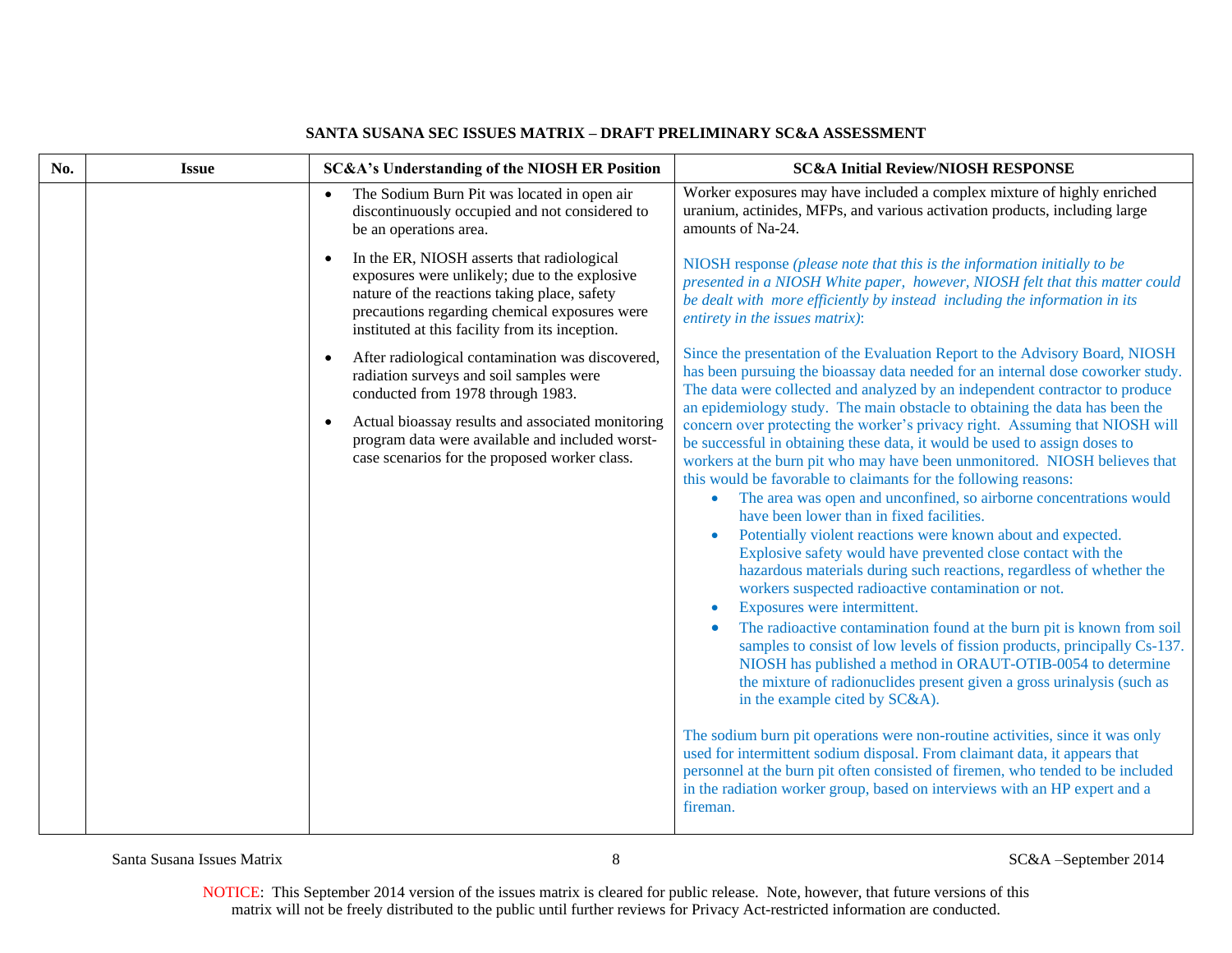| No.            | <b>Issue</b>                                                                                                                                                       | SC&A's Understanding of the NIOSH ER Position                                                                                                                                                                                                                                                                                                                                                                                                                         | <b>SC&amp;A Initial Review/NIOSH RESPONSE</b>                                                                                                                                                                                                                                                                                                                                                                                                                                                                                                                                                                                                                                                                                                                                                                                                                                                                                                                                                                                                                                                                                                                                                                                                    |
|----------------|--------------------------------------------------------------------------------------------------------------------------------------------------------------------|-----------------------------------------------------------------------------------------------------------------------------------------------------------------------------------------------------------------------------------------------------------------------------------------------------------------------------------------------------------------------------------------------------------------------------------------------------------------------|--------------------------------------------------------------------------------------------------------------------------------------------------------------------------------------------------------------------------------------------------------------------------------------------------------------------------------------------------------------------------------------------------------------------------------------------------------------------------------------------------------------------------------------------------------------------------------------------------------------------------------------------------------------------------------------------------------------------------------------------------------------------------------------------------------------------------------------------------------------------------------------------------------------------------------------------------------------------------------------------------------------------------------------------------------------------------------------------------------------------------------------------------------------------------------------------------------------------------------------------------|
|                |                                                                                                                                                                    |                                                                                                                                                                                                                                                                                                                                                                                                                                                                       | Regarding the SC&A concern about the validity of environmental data<br>expressed in the ER review: Environmental soil concentration data are not used<br>for dose reconstructions at SSFL since internal and external dosimetry data are<br>available. The issues with the EPA and the methods used for environmental data<br>are not directly applicable here.<br>TBD-5 does not address internal exposures to unmonitored workers, since that<br>is discussed in TBD-4 (environmental TBD).<br>Na-24 is produced by neutron activation in the primary coolant loop of the<br>sodium reactor, and was a known (short lived, 15 hr half life) external radiation<br>hazard. The sodium burn pit was inadvertently contaminated with fission<br>products but the radioactivity levels found there do not lead to the conclusion<br>that it was used to routinely dispose of large amounts of primary loop sodium.<br>The chemical hazard posed by Na reacting with water would require safety<br>measures to prevent inhalation of Na vapor, which is a chemical hazard.<br>2014 Update: Open.<br>Internal coworker model was completed; external coworker model was<br>completely revised and is in approval stages. Those models can be used to |
|                |                                                                                                                                                                    |                                                                                                                                                                                                                                                                                                                                                                                                                                                                       | assign any unmonitored dose from SSFL facility operations.                                                                                                                                                                                                                                                                                                                                                                                                                                                                                                                                                                                                                                                                                                                                                                                                                                                                                                                                                                                                                                                                                                                                                                                       |
| $\overline{7}$ | Other Issue #1:<br>Identification of workers with<br>blank radiation exposure record<br>sheets in their file. (Petitioner<br>Issue)<br>NIOSH comment: actually not | NIOSH discovered through an interview with a current<br>Radiation Safety Officer at SSFL that all individuals<br>were issued a blank record sheet in his/her file called a<br>"blue card." If an individual entered into a "controlled"<br>area, they were required to have a film badge and any<br>exposure was entered into their file. This practice was<br>corroborated by NIOSH through random personnel<br>record reviews and other reviews (Boice et al. 2006a | SC&A acknowledges this practice, based on a review of two studies conducted<br>by Boice et al. (2006a, 2006b) and site interviews. The reports substantiate the<br>use of 'blue cards,' also known as Kardex cards, that were used to identify<br>Rocketdyne (AI) employees. These cards included employee name, Social<br>Security numbers, employee serial numbers, hiring date, birthdate, complete job<br>history (e.g., occupational title, occupational code, pay type, department, and<br>dates of job change or termination). While it is recognized that individuals were<br>required to have a film badge upon entering a controlled area, there is                                                                                                                                                                                                                                                                                                                                                                                                                                                                                                                                                                                    |
|                | a petitioner issue, but a<br><b>NIOSH</b> identified issue                                                                                                         | and Boice et al. 2006b).                                                                                                                                                                                                                                                                                                                                                                                                                                              | insufficient information available in the cited reports to conclude this occurred<br>all the time.                                                                                                                                                                                                                                                                                                                                                                                                                                                                                                                                                                                                                                                                                                                                                                                                                                                                                                                                                                                                                                                                                                                                               |
|                |                                                                                                                                                                    |                                                                                                                                                                                                                                                                                                                                                                                                                                                                       | SC&A interviewed several former employees about their work at SSFL. Some<br>of the workers do not recall being issued a badge when they were working in or<br>passing through a radiological area.                                                                                                                                                                                                                                                                                                                                                                                                                                                                                                                                                                                                                                                                                                                                                                                                                                                                                                                                                                                                                                               |

Santa Susana Issues Matrix 9 SC&A –September 2014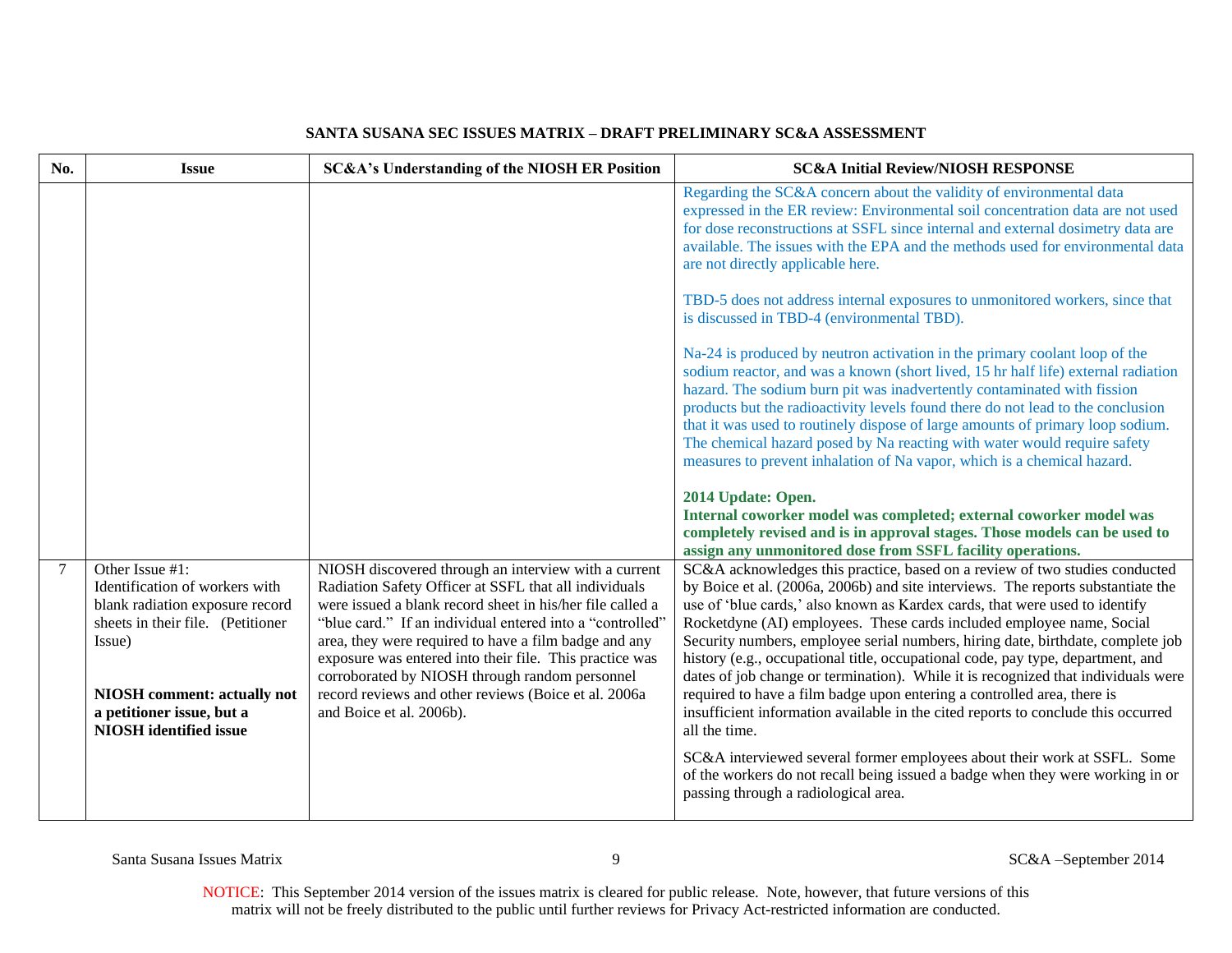#### No. SESSERIFF SC&A's Understanding of the NIOSH ER Position SC&A Initial Review/NIOSH RESPONSE NIOSH response: Generally a radiation badge was issued for a worker routinely working in an area with an exposure potential. Workers passing through a controlled area would not necessarily be considered as such, but based on claimant data, visitor badges were issued to some non-routine workers in a controlled area. NIOSH has completed the external coworker model, which will be used to assign doses for workers who are determined to fall into this category. **2014 Update: Open. Revised external coworker model is in the completion stages. This can be used to assign unmonitored dose to workers**. 8 Other Issue #2: Monitoring of firemen from other sites who were involved with fires or other events at SSFL. (Petitioner Issue) **NIOSH comment: actually not a petitioner issue, but a NIOSH identified issue** NIOSH asserts that firemen wore film badges when working in areas with the potential for radiological exposures. One person interviewed mentioned that firemen consistently wore badges; however, one fireman did not have monitoring records in his file. The SEC petition ER concludes the following: *As previously discussed and stated, the availability of personnel records for monitored individuals supports NIOSH's ability to reconstruct dose with sufficient accuracy for those proposed worker class members. Because the available data also includes a representation of the maximum potential exposures (a bounding exposure scenario) for the proposed worker class, NIOSH contends that this supports the ability to bound the associated dose for all members of the proposed worker class, including dose associated with the exposure scenarios presented by/for these firemen.* SC&A questions the adequacy and availability of monitoring records for firemen, particularly in reference to facility incidents, such as fires in the Sodium Burn Pit. Since little or no monitoring existed for these incidents, SC&A questions the process for concluding that the existing records are bounding and applicable to reconstructing actual source terms. NIOSH response: Fires in the sodium burn pit were not considered incidents per se, since they were planned activities occurring on an as-need basis. See response to the sodium burn pit issue (No 6). **2014 Update: Open. No additional information to add. Coworker models can be used to assign any unmonitored dose. Incidents can be assessed on an individual basis.**

# **SANTA SUSANA SEC ISSUES MATRIX – DRAFT PRELIMINARY SC&A ASSESSMENT**

Santa Susana Issues Matrix 10 SC&A –September 2014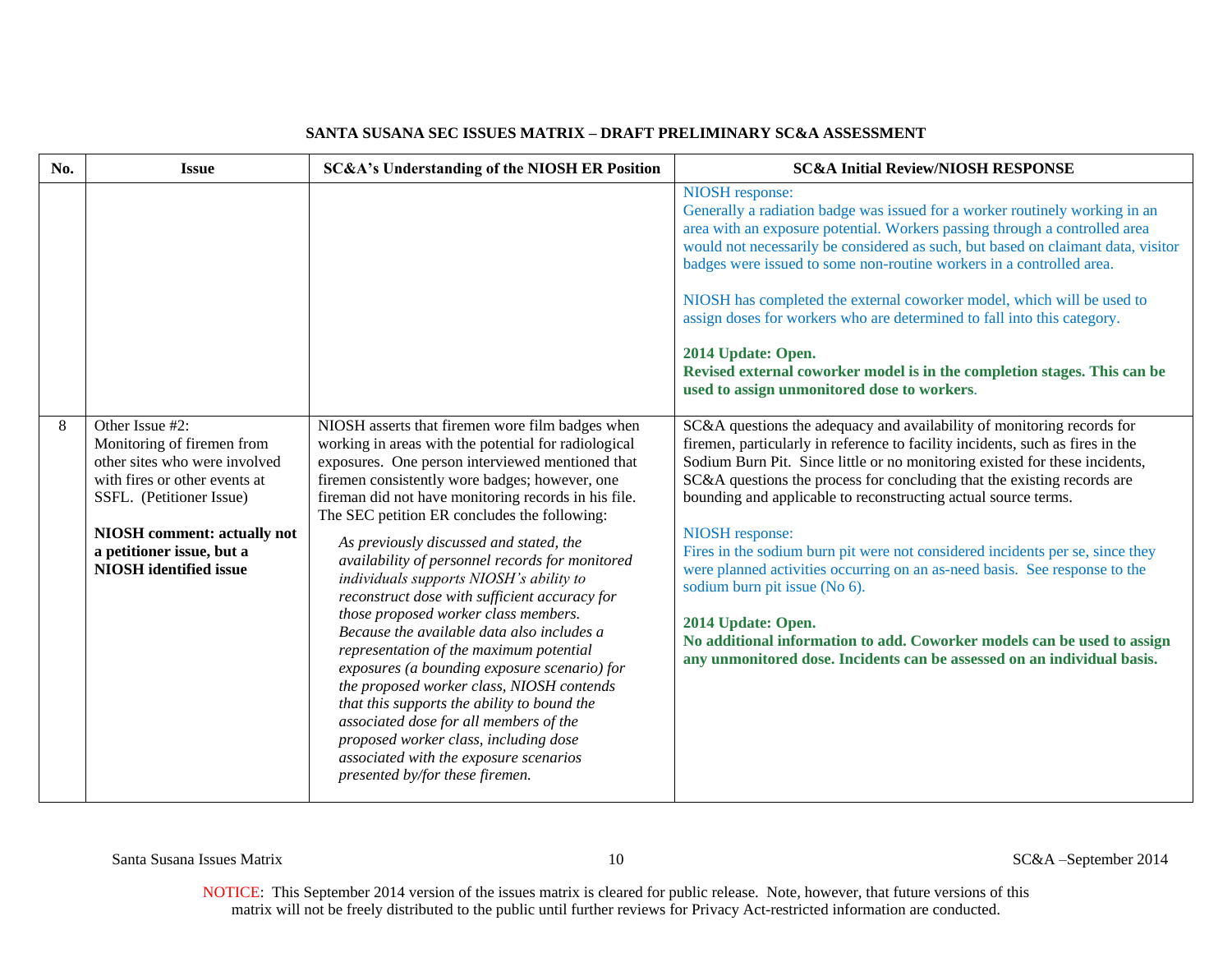| No. | <b>Issue</b>                                                                                                                                                                                          | <b>SC&amp;A's Understanding of the NIOSH ER Position</b>                                                                                                                                                                                                                                                                                                        | <b>SC&amp;A Initial Review/NIOSH RESPONSE</b>                                                                                                                                                                                                                                                                                                                                                                                                                                                                                                                                                                                                                                                                                                                                                                                                                                                                                                                              |
|-----|-------------------------------------------------------------------------------------------------------------------------------------------------------------------------------------------------------|-----------------------------------------------------------------------------------------------------------------------------------------------------------------------------------------------------------------------------------------------------------------------------------------------------------------------------------------------------------------|----------------------------------------------------------------------------------------------------------------------------------------------------------------------------------------------------------------------------------------------------------------------------------------------------------------------------------------------------------------------------------------------------------------------------------------------------------------------------------------------------------------------------------------------------------------------------------------------------------------------------------------------------------------------------------------------------------------------------------------------------------------------------------------------------------------------------------------------------------------------------------------------------------------------------------------------------------------------------|
| 9   | SC&A Issue #1:<br>Which areas (Area IV, Canoga<br>Park, De Soto, and Downey)<br>should be considered in the SEC<br>petition and when did operations<br>begin at these facilities<br>(coverage dates)? | There are three other operations addressed in the site<br>profile—the Canoga Park, De Soto, and Downey<br>locations. NIOSH considers these facilities as<br>individual covered areas and does not include them in<br>the SEC Petition-00093. The dates of operation of all<br>the facilities are not consistent within the Site Profile<br>documents or the ER. | Facilities and their initial coverage dates need to be defined more clearly for<br>SSFL. A review of SEC Petition-00093 and relevant support documents<br>elucidated referential discrepancies:<br>The list of covered sites in the DOE database is not consistent with the<br>$\bullet$<br>list of covered sites identified in the August 23, 2004, Federal Register.<br>The TBDs focus on Area IV of the Santa Susana Field Laboratory, but<br>$\bullet$<br>also address the Canoga, Downey, and De Soto facilities. Dose<br>reconstructions that are prepared for employees of AI include work<br>conducted at all four of these facilities. The AI Division of NAA<br>operated all four of these facilities, and their internal and external dose<br>monitoring programs were the same for all the facilities.<br>If coverage is limited to Area IV, the initial date of coverage is presented<br>in the TBDs as 1953, 1954, or 1955. The initial date of coverage for |
|     |                                                                                                                                                                                                       |                                                                                                                                                                                                                                                                                                                                                                 | Area IV is shown as 1955 in 42 CFR Part 83.9 and the DOE "covered<br>facilities" database. If it is determined that all four facilities will be<br>included in the SEC Petition, the initial coverage date will need to be<br>changed to 1947 or 1948.<br>Given the above, we believe NIOSH should re-assess the SEC Petition as<br>applicable only to Area IV at SSFL and define coverage dates as necessary.                                                                                                                                                                                                                                                                                                                                                                                                                                                                                                                                                             |
|     |                                                                                                                                                                                                       |                                                                                                                                                                                                                                                                                                                                                                 | NIOSH response:<br>Per SEC rule 83.13 a petition is submitted by a petitioner who indicates on his<br>petition for which class of workers and which site he/she is petitioning for. The<br>petitioner's intent is clarified in a consult call and follow up letter. Per 42 CFR<br>Part $83.9(c)(1)(i)$ a single petition can only represent a single site, but a<br>petitioner is free to submit a petition for any site where he/she has verified<br>employment. This was discussed with the petitioner during the consult call<br>(OSA 103548) and it was the petitioner's intent to submit a petition for a class<br>of workers who worked in all area of Area IV of the Santa Susana Field<br>Laboratory, which is the class that was evaluated by NIOSH as outlined in the<br><b>SEC ER</b>                                                                                                                                                                           |
|     | Santa Susana Issues Matrix                                                                                                                                                                            | 11<br>NOTICE: This September 2014 version of the issues matrix is cleared for public release. Note, however, that future versions of this                                                                                                                                                                                                                       | The evaluation report covers Area IV of the Santa Susana Field Laboratory,<br>with coverage start date in 1955 as outlined in class definition on the first page.<br>Coverage dates are not determined by NIOSH, and some preliminary research<br>into facility operation start date at Area IV SSFL, didSC&iAdiSeptember 2014<br>radiological operations started before that date                                                                                                                                                                                                                                                                                                                                                                                                                                                                                                                                                                                         |
|     |                                                                                                                                                                                                       | matrix will not be freely distributed to the public until further reviews for Etimagy Act restricted information are conducted.                                                                                                                                                                                                                                 |                                                                                                                                                                                                                                                                                                                                                                                                                                                                                                                                                                                                                                                                                                                                                                                                                                                                                                                                                                            |
|     |                                                                                                                                                                                                       |                                                                                                                                                                                                                                                                                                                                                                 | Figure $4.5.3.1$ (originally from Sangra and Roging 2005*) shows that only 2                                                                                                                                                                                                                                                                                                                                                                                                                                                                                                                                                                                                                                                                                                                                                                                                                                                                                               |

Figure 4.5.3-1 (originally from Sapere and Boeing, 2005\*) shows that only 2 facilities were in use pre-1955; the SRE and the KEWB facility, both listed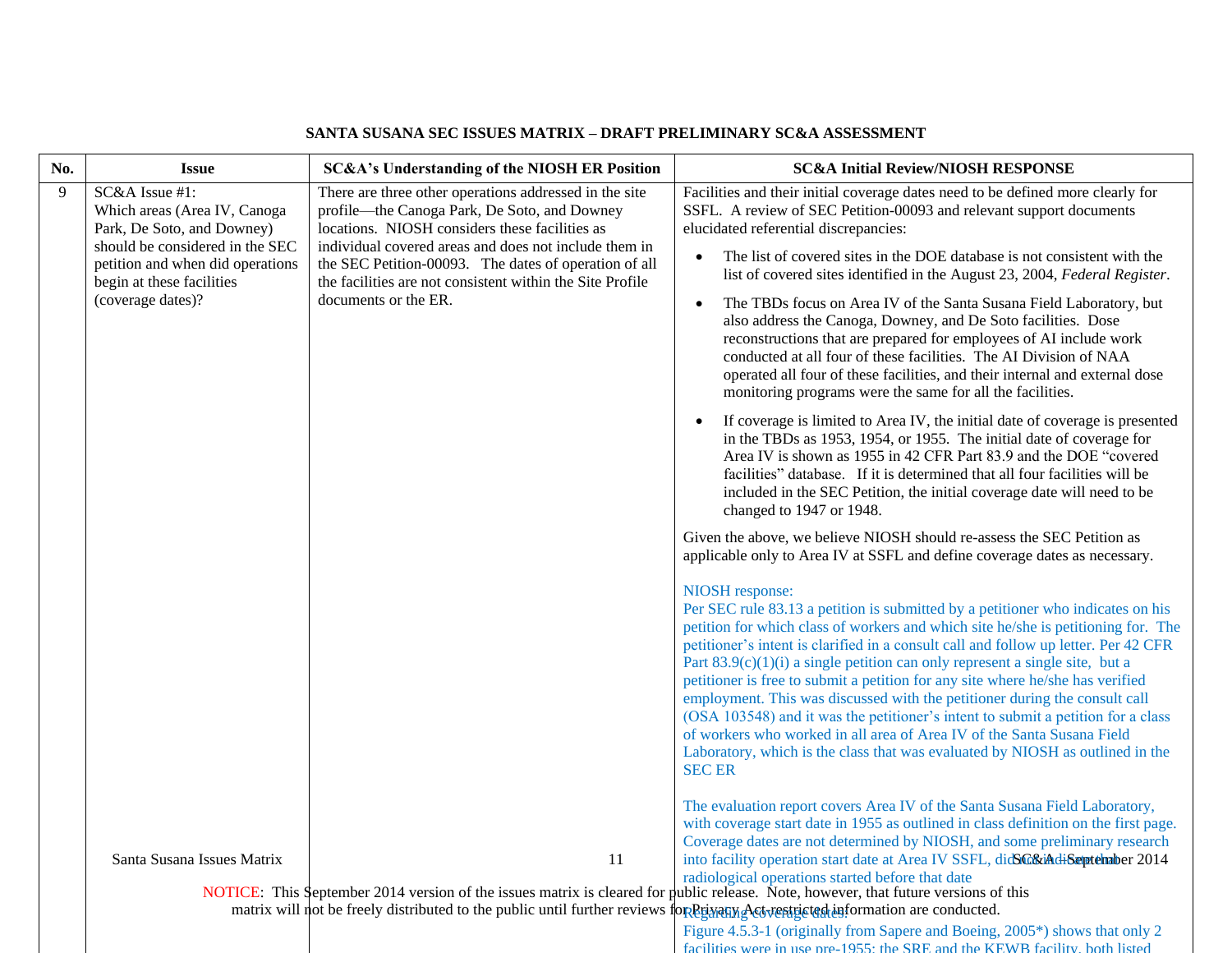| No. | <b>Issue</b>                                                                                                                                                                                                                                                                                                                                                                                                               | <b>SC&amp;A's Understanding of the NIOSH ER Position</b>                                                                                                                                                                                                                                                                                                                                                                                                                                                                                                                                                                                                                                                                                                                                                                                                                                                                                                                                                                                                                                                                                                                                                                                                                                                                                                                                                                                                                                                                                     | <b>SC&amp;A Initial Review/NIOSH RESPONSE</b>                                                                                                                                                                                                                                                                                                                                                                                                                                                                                                                                                                                                                                                                                                                                                                                                                                                                                                                                                                                                                                                                                                                                                                                                                                                                                                                                                                                                                                                                                                                                                                                                                                                                                                                                                                                                                                                                                                                                                                                                                                                                                                                                                                                                                                                         |
|-----|----------------------------------------------------------------------------------------------------------------------------------------------------------------------------------------------------------------------------------------------------------------------------------------------------------------------------------------------------------------------------------------------------------------------------|----------------------------------------------------------------------------------------------------------------------------------------------------------------------------------------------------------------------------------------------------------------------------------------------------------------------------------------------------------------------------------------------------------------------------------------------------------------------------------------------------------------------------------------------------------------------------------------------------------------------------------------------------------------------------------------------------------------------------------------------------------------------------------------------------------------------------------------------------------------------------------------------------------------------------------------------------------------------------------------------------------------------------------------------------------------------------------------------------------------------------------------------------------------------------------------------------------------------------------------------------------------------------------------------------------------------------------------------------------------------------------------------------------------------------------------------------------------------------------------------------------------------------------------------|-------------------------------------------------------------------------------------------------------------------------------------------------------------------------------------------------------------------------------------------------------------------------------------------------------------------------------------------------------------------------------------------------------------------------------------------------------------------------------------------------------------------------------------------------------------------------------------------------------------------------------------------------------------------------------------------------------------------------------------------------------------------------------------------------------------------------------------------------------------------------------------------------------------------------------------------------------------------------------------------------------------------------------------------------------------------------------------------------------------------------------------------------------------------------------------------------------------------------------------------------------------------------------------------------------------------------------------------------------------------------------------------------------------------------------------------------------------------------------------------------------------------------------------------------------------------------------------------------------------------------------------------------------------------------------------------------------------------------------------------------------------------------------------------------------------------------------------------------------------------------------------------------------------------------------------------------------------------------------------------------------------------------------------------------------------------------------------------------------------------------------------------------------------------------------------------------------------------------------------------------------------------------------------------------------|
| 10  | SC&A Issue #2<br>Adequacy of the internal<br>monitoring program, pre-and<br>post-January 1, 1959.<br>Main Concerns:<br>(1) Incomplete bioassay<br>dataset and insufficient<br>correlation of bioassay data<br>to specific radionuclides<br>(2) Missing radionuclides<br>(3) Difficulties with uranium<br>bioassay methods<br>(4) No internal coworker<br>model or source term data<br>(5) Erroneous data<br>interpretation | (1) NIOSH identified limited amounts of internal<br>personnel monitoring data for pre-1959<br>exposures, which is consistent with its finding<br>that an SSFL routine bioassay program was not<br>initiated until August 1958 (Kellehar 1966). Two<br>sources (NIOSH 2008, ORAUT 2006c) state that<br>there is sufficient bioassay and other supporting<br>data available after 1959 to establish an upper<br>bound for uranium, mixed fission products<br>(MFPs), Po-210, plutonium, SR-90, tritium, and<br>thorium.<br>(2) NIOSH maintains that bioassay data were<br>available for gross alpha, gross beta, uranium,<br>fission products, plutonium, thorium, Po-210, Sr-<br>90, H-3, P-32, S-35, C-14, Pm-147, americium,<br>and curium. Fission products were monitored for<br>49% of the workers. (not sure where this comes<br>from)<br>(3) Uranium at SSFL to which workers may have<br>been exposed existed in various degrees of<br>enrichment (i.e., 2% to 93%). Section 5.3 of<br>TBD-5 (ORAUT 2006b) discusses the two<br>independent methods used to assess uranium in<br>urine; the fluorometric method identifies uranium<br>concentrations, while the radiometric method<br>assesses the gross alpha/beta energies.<br>(4) TBD-5 states the following:<br>Without bioassay or air sample<br>data, the last resort is determination<br>of airborne concentrations using<br>source term evaluations (NIOSH<br>$2002$ , p. 19). Data on the amount of<br>dispersible material available does<br>not appear to be available for | (1) For the period post-1959, SC&A does not believe that these sources<br>(NIOSH 2008, ORAUT 2006c) have clearly demonstrated a correlation<br>between the available bioassay data to specific radionuclides. A brief<br>review of claimant files illustrates that monitoring was not routine for all<br>radiation workers. Detection limits for 1975-1988 are unavailable, and<br>Table 5-9 in TBD-5 containing solubility type and fraction of activity is<br>incomplete. Furthermore, though the number of bioassays increased<br>significantly in the 1965 to 1970 timeframe, there were still deficiencies<br>with respect to the full range of different radionuclides to which workers<br>were exposed.<br>NIOSH response: Over the course of operations, on average 47 % of radiation<br>workers were monitored internally, but not all of them on a routine basis. A<br>revision of the TBD will include a discussion on the exposure potential and<br>the available data.<br>(2) Of the 37 internal monitoring records available to SC&A, the vast<br>majority of monitoring was for uranium and mixed fission products; 78%<br>and 62%, respectively. Only a few monitoring records exist for the<br>following radionuclides: 8% for cesium, 3% for beryllium, 3% for<br>mercury, 3% for potassium, 0% for polonium, 24% for plutonium, 5% for<br>strontium, 14% for tritium, and 0% for thorium. Potential exposure to<br>radionuclides such as U-233 and U-234 could have occurred during these<br>operations, but cannot be confirmed due to uranium monitoring<br>limitations.<br>NIOSH response: Uranium bioassay was conducted from the start of the<br>routine program. U-233 was present as fuel in the Advanced Epithermal<br>Thorium Reactor (AETR) which, in spite of its name, was a critical test<br>assembly unlikely to result in internal exposures of U-233.<br>(3) The TBD does not clarify whether urine samples prior to 1961 were<br>analyzed by both Uranium Fluorometric (UF) and Uranium Radiometric<br>(UR) methods. Beginning in 1962, the type of urinalysis methods used<br>was usually specified.<br>NIOSH response: the capacity for both analyses methods was present since<br>the start up of the bioassay program, although the majority of the 1958-1961 |

Santa Susana Issues Matrix 12 SC&A –September 2014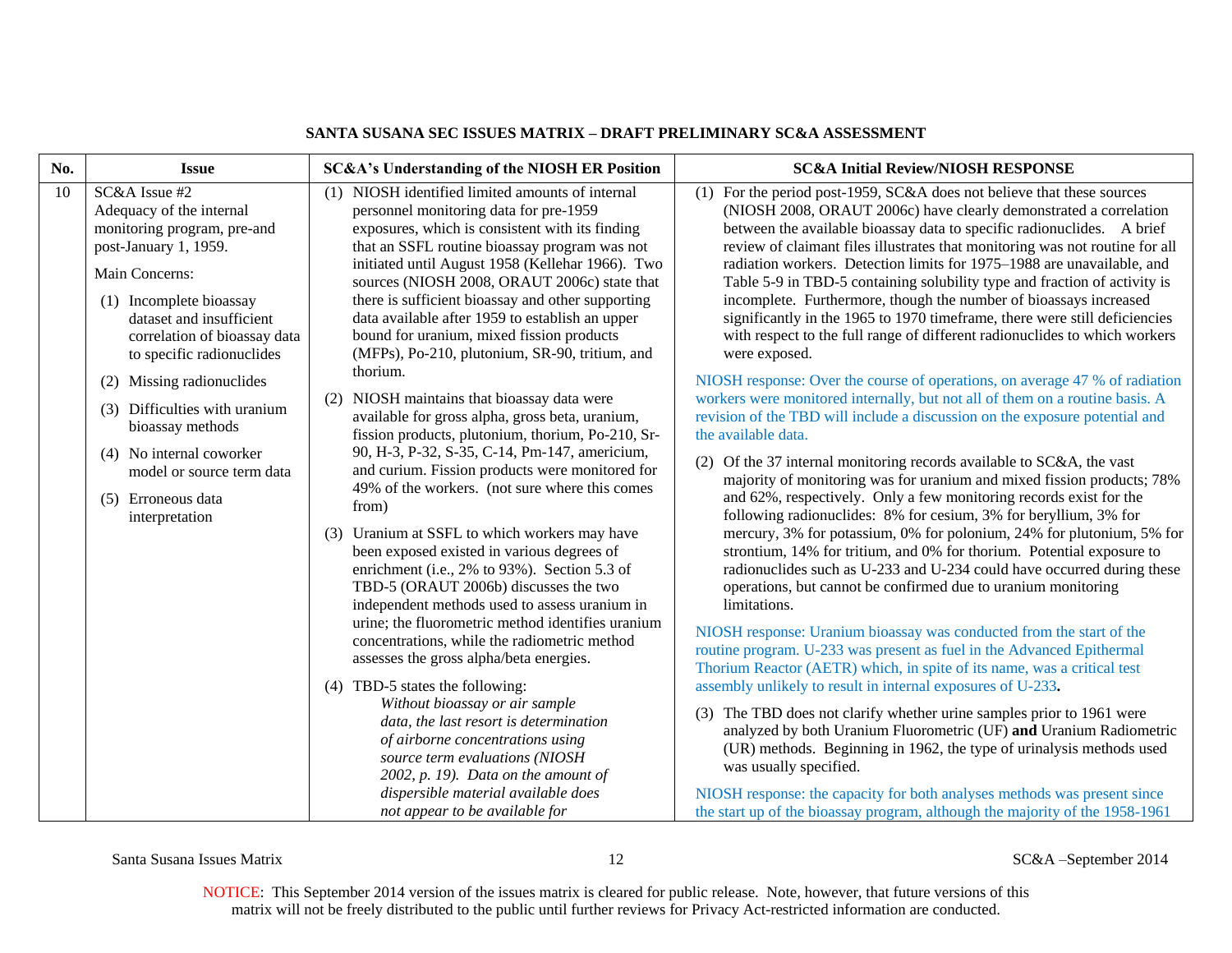| No. | <b>Issue</b> | SC&A's Understanding of the NIOSH ER Position                                 | <b>SC&amp;A Initial Review/NIOSH RESPONSE</b>                                                                                                                                                                                                                                                                                                                                                                                                                                                                                                                                                                                                                                                                                                                                                                                                            |
|-----|--------------|-------------------------------------------------------------------------------|----------------------------------------------------------------------------------------------------------------------------------------------------------------------------------------------------------------------------------------------------------------------------------------------------------------------------------------------------------------------------------------------------------------------------------------------------------------------------------------------------------------------------------------------------------------------------------------------------------------------------------------------------------------------------------------------------------------------------------------------------------------------------------------------------------------------------------------------------------|
|     |              | ETEC.                                                                         | results available in claimant files were for radiometric uranium.                                                                                                                                                                                                                                                                                                                                                                                                                                                                                                                                                                                                                                                                                                                                                                                        |
|     |              | (5) TBD-5 has several occasions where data<br>interpretation is not complete. | The assumption presented in the report that the early uranium urinalyses were<br>limited to fluorometric analyses is not valid, as supported by documentation<br>such as SRDB Ref ID 39919, which describes the uranium electrodepositing<br>and counting method and also lists some early U and GB results from 1958;<br>SRDB Ref ID 1959 also shows that radiometric and fluorometric analysis<br>capability were planned.                                                                                                                                                                                                                                                                                                                                                                                                                             |
|     |              |                                                                               | (4) NIOSH asserts that an internal coworker model is unnecessary, and does<br>not address the use of a coworker model for unmonitored individuals. In<br>many cases, the dose reconstruction reports rely on guidance developed<br>for internal dosimetry based non-SSFL site data that may not accurately<br>reflect conditions at SSFL. NIOSH should make use of the data that<br>Boeing appears to have to see if they are sufficient to estimate dose.<br>There is no way to tell whether the doses in the Boeing spreadsheet<br>would qualify as bounding doses (or more accurate than that) under<br>42 CFR 83. Due to the magnitude of such an investigation, SC&A did<br>not perform such an assessment, but we believe that NIOSH will need to<br>perform this assessment in order to support the conclusions and<br>recommendations in the ER. |
|     |              |                                                                               | NIOSH response: NIOSH has been pursuing the development of an internal<br>coworker model, using the computerized data bases containing complete<br>bioassay monitoring results are available from the earlier epidemiological study<br>by Boice et al. (2006). This effort is on-going and has been hampered by site<br>funding issues.                                                                                                                                                                                                                                                                                                                                                                                                                                                                                                                  |
|     |              |                                                                               | (5) See our review of TBD-5 for specific comments on data interpretation<br>issues.                                                                                                                                                                                                                                                                                                                                                                                                                                                                                                                                                                                                                                                                                                                                                                      |
|     |              |                                                                               | NIOSH response: please see TBD issues matrix responses for TBD-5                                                                                                                                                                                                                                                                                                                                                                                                                                                                                                                                                                                                                                                                                                                                                                                         |
|     |              |                                                                               | 2014 Update: Open<br>The internal coworker model was completed after the personnel dosimetry<br>database was received from Boeing. NIOSH has dismissed database<br>related to the Boice study and completed its own data entry effort, which                                                                                                                                                                                                                                                                                                                                                                                                                                                                                                                                                                                                             |

Santa Susana Issues Matrix 13 SC&A –September 2014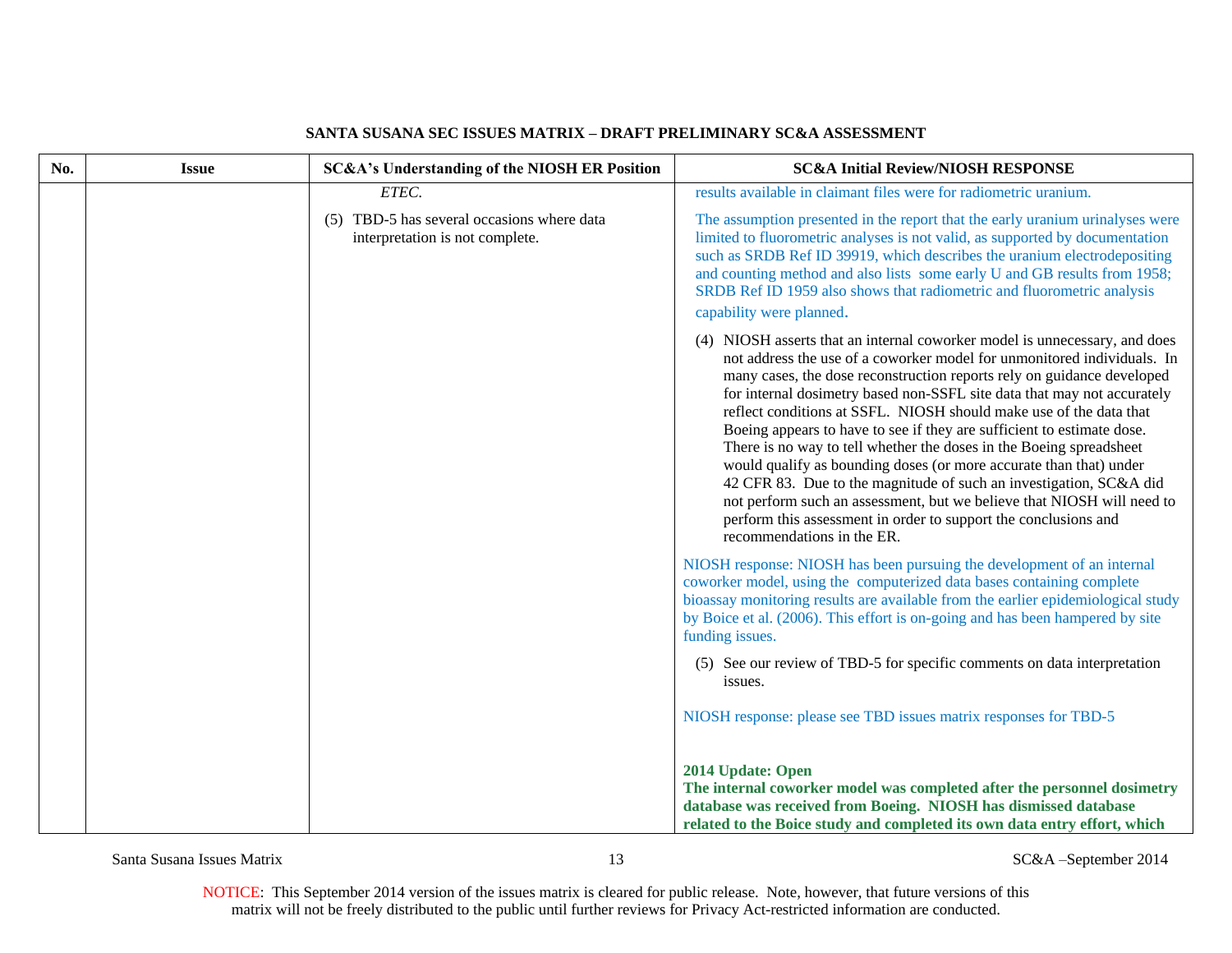| No. | <b>Issue</b>                                                                                                                                                                     | <b>SC&amp;A's Understanding of the NIOSH ER Position</b>                                                                                | <b>SC&amp;A Initial Review/NIOSH RESPONSE</b>                                                                                                                                                                                                                                                                                                                                                                                                                                                                                                                                             |
|-----|----------------------------------------------------------------------------------------------------------------------------------------------------------------------------------|-----------------------------------------------------------------------------------------------------------------------------------------|-------------------------------------------------------------------------------------------------------------------------------------------------------------------------------------------------------------------------------------------------------------------------------------------------------------------------------------------------------------------------------------------------------------------------------------------------------------------------------------------------------------------------------------------------------------------------------------------|
|     |                                                                                                                                                                                  |                                                                                                                                         | ensures that no data were missed. Data were analyzed and are presented in<br>the internal coworker model OTIB-0080.                                                                                                                                                                                                                                                                                                                                                                                                                                                                       |
| 11  | SC&A Issue #3:<br>Lack of information related to<br>the potential exposures<br>associated with facility<br>"incidents" (e.g. Sodium Reactor<br><b>Experiment and Sodium Burn</b> | The NIOSH ER does not include substantive details<br>regarding potential SSFL personnel exposures resulting<br>from facility incidents. | Atomics International prepared two reports on the SRE incident; a report titled<br>SRE Fuel Element Damage, An Interim Report (NAA-SR-4488)-November 15,<br>1959 (AI 1959), and a second report titled, SRE Fuel Element Damage, Final<br>Report (NAA-SR-4488 (suppl)-1961 (AI 1961). The interim report (AI 1959)<br>contains important information related to this incident that is not in the site<br>profile:                                                                                                                                                                         |
|     | Pit).                                                                                                                                                                            |                                                                                                                                         | • During this occasion, specifically, in October 1958, the maximum<br>radiation levels in the general area of the moderator coolant pump were<br>reported to be about 50 mr/hr (October 14). Below shield blocks 1 and<br>2, the radiation level was about 21 mr/hr (on October 11). (p. IV-C-9)                                                                                                                                                                                                                                                                                          |
|     |                                                                                                                                                                                  |                                                                                                                                         | • Radiation levels measured on April 18, 1959 varied from 50 to 420<br>$mr/hr.$ Additional measurements made 5 days later (a total of 17 days<br>after shutdown) indicated no significant decay. (p. IV-C-10) [Table IV-<br>C-6 includes radiation levels in the Gamma Facility on various dates in<br>August, September, and October of 1959. The measured radiation<br>levels peaked on August 12 (2.9 r/hr) and decreased to 0.7 r/hr on<br>October 5.]                                                                                                                                |
|     |                                                                                                                                                                                  |                                                                                                                                         | • Cold trapping was started during run 14. However, radiation<br>measurements could not start until August 8 (due to the radiation<br>hazard from the high radiation levels of $Na^{24}$ ), at which time the dose<br>rate, extrapolated to near the surface, was about 70 r/hr. It is possible<br>that initial cold-trap dose rates, had they been measured, would have<br>yielded significantly higher values. (p. IV-C-12) [The radiation rates at<br>the cold trap, shown in Table IV-C-7, range from 63 r/hr on August 8,<br>1959, to 50 r/hr, with a peak of 81 r/hr on August 13.] |
|     |                                                                                                                                                                                  |                                                                                                                                         | $\bullet$ Following the termination of run 14, the fuel handling cask was used to<br>inspect the fuel elements in the reactor.  Operations directed towards<br>removal of these slugs resulted in occasional radiation levels as high as<br>1000 r/hr at 1 ft. from the slugs. However, the maximum total exposure<br>received by operations personnel during these cask operations did not<br>exceed 1 rem in a single week. (p. IV-C-22) [The basis for this last                                                                                                                       |

Santa Susana Issues Matrix 14 SC&A –September 2014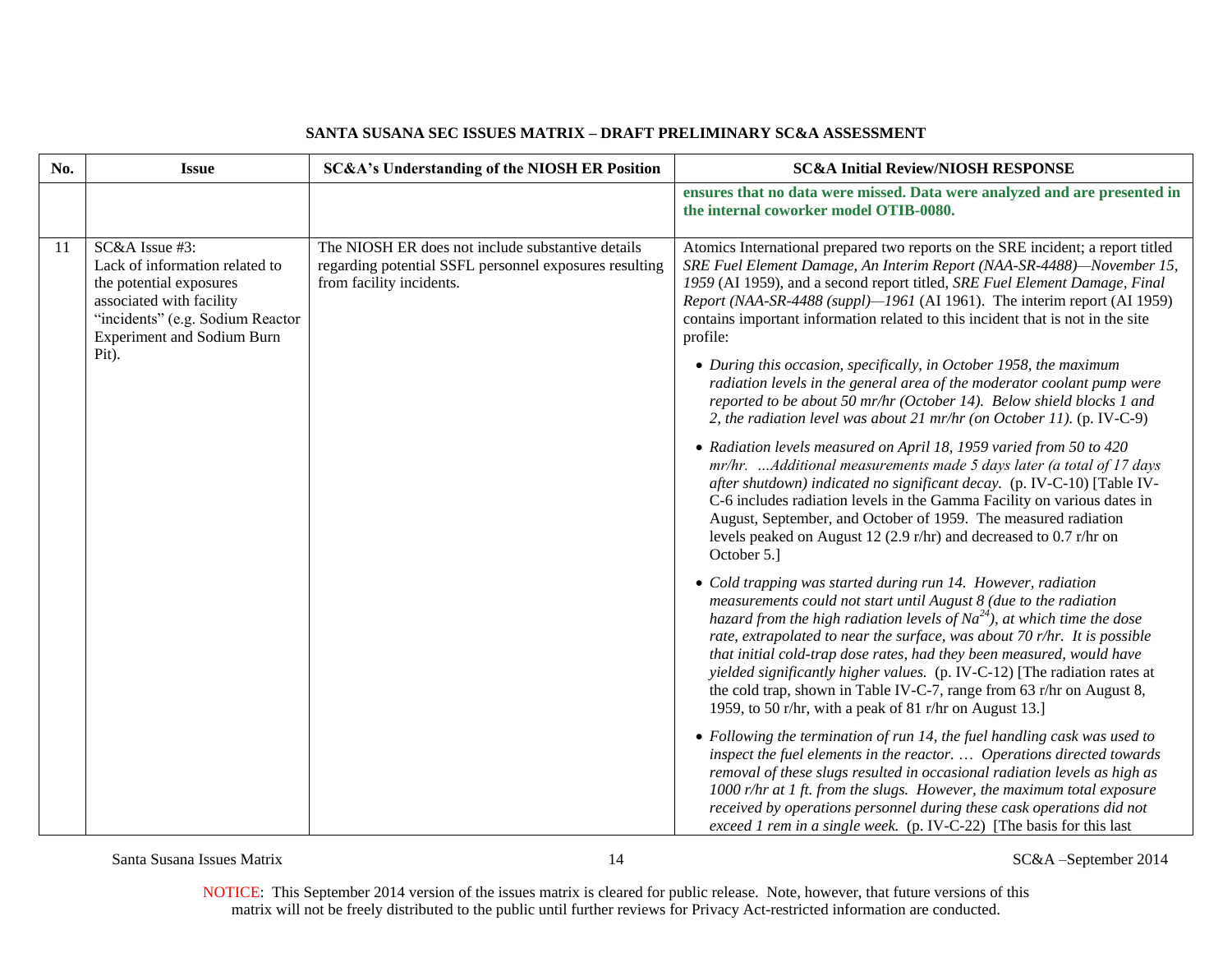| No. | <b>Issue</b> | <b>SC&amp;A's Understanding of the NIOSH ER Position</b> | <b>SC&amp;A Initial Review/NIOSH RESPONSE</b>                                                                                                                                                                                                                                                                                                                                                                                                                                                            |
|-----|--------------|----------------------------------------------------------|----------------------------------------------------------------------------------------------------------------------------------------------------------------------------------------------------------------------------------------------------------------------------------------------------------------------------------------------------------------------------------------------------------------------------------------------------------------------------------------------------------|
|     |              |                                                          | statement was not provided in the report, and the number of personnel<br>exposed was also not presented.]                                                                                                                                                                                                                                                                                                                                                                                                |
|     |              |                                                          | The final report (AI 1961) contains information related to potential worker<br>exposure. Examples include the following:                                                                                                                                                                                                                                                                                                                                                                                 |
|     |              |                                                          | • This report discusses the distribution and management of the fission<br>products during the recovery operations. During the recovery effort the<br>objectives were: (1) To limit personnel exposure to an average dosage<br>rate of 1.25 rem/quarter (5 rem/yr). (p. III-19)                                                                                                                                                                                                                           |
|     |              |                                                          | • Throughout the recovery effort the radiation exposure to each<br>individual was limited to less than $5$ rem/yr. It was occasionally<br>necessary to permit the weekly exposure for some key individuals to<br>reach 600 mrem per week, in which case the individual was not exposed<br>to radiation during the following week. Such exposures required a<br>special permit, and only 30 permits were issued. For the 150 persons<br>directly involved in the work, the average exposure was 2 rem/yr. |
|     |              |                                                          | This information is pertinent to reconstructing both external and internal<br>exposures associated with this incident.                                                                                                                                                                                                                                                                                                                                                                                   |
|     |              |                                                          | NIOSH response:                                                                                                                                                                                                                                                                                                                                                                                                                                                                                          |
|     |              |                                                          | NIOSH has used information from these reports for dose reconstruction when it<br>was relevant for a given claim. Additional guidance will be added to the revised<br>TBD. Not all incidents are typically discussed in a TBD, even though the SRE<br>incident should be addressed – see earlier response to this issue                                                                                                                                                                                   |
|     |              |                                                          | The TBD also does not consider exposure to contaminated soil that has resulted<br>from spills and other incidental releases. For example, a review by a U.S.<br>Environmental Protection Agency (EPA) official in 1989 (Dempsey 1989)<br>identified Building 064, the Special Nuclear Materials Storage Area, that had<br>been contaminated as a result of a spill. This EPA official also had concerns<br>about the validity of some, if not all, of their environmental data:                          |
|     |              |                                                          | In the Rocketdyne procedure, soils are heated in a muffle furnace for 8<br>hours at 500°C. Several problems were identified: first, this<br>temperature is sufficient to volatilize most man-made radionuclides of<br>concern, including cesium-137 and strontium-90. Second, from the                                                                                                                                                                                                                   |

Santa Susana Issues Matrix 15 SC&A –September 2014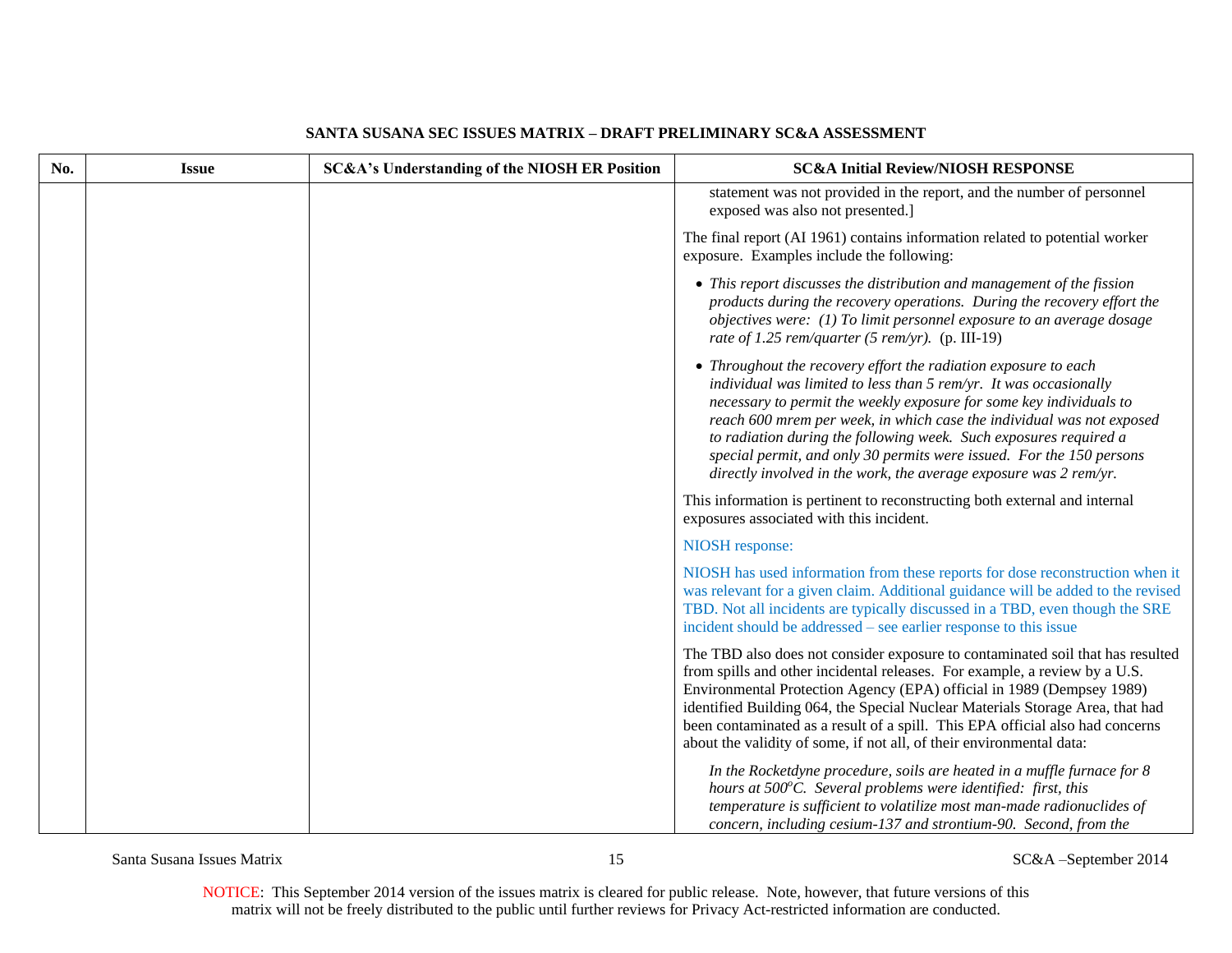| No. | <b>Issue</b>                                                         | <b>SC&amp;A's Understanding of the NIOSH ER Position</b>                                                                                                                                                                                                                                                                                                                                                                                                                                                                                                       | <b>SC&amp;A Initial Review/NIOSH RESPONSE</b>                                                                                                                                                                                                                                                                                                                                                                                                                                                                                                                                                                                                                                                      |
|-----|----------------------------------------------------------------------|----------------------------------------------------------------------------------------------------------------------------------------------------------------------------------------------------------------------------------------------------------------------------------------------------------------------------------------------------------------------------------------------------------------------------------------------------------------------------------------------------------------------------------------------------------------|----------------------------------------------------------------------------------------------------------------------------------------------------------------------------------------------------------------------------------------------------------------------------------------------------------------------------------------------------------------------------------------------------------------------------------------------------------------------------------------------------------------------------------------------------------------------------------------------------------------------------------------------------------------------------------------------------|
|     |                                                                      |                                                                                                                                                                                                                                                                                                                                                                                                                                                                                                                                                                | Rocketdyne procedure, soil is sieved through a coors crucible to obtain<br>uniform particle size This procedure is a screening method at best<br>and is not an accurate quantitative procedure.                                                                                                                                                                                                                                                                                                                                                                                                                                                                                                    |
|     |                                                                      |                                                                                                                                                                                                                                                                                                                                                                                                                                                                                                                                                                | SC&A concludes that there is a lack of information concerning facility incidents<br>that had significant potential for internal and/or external exposure to personnel.                                                                                                                                                                                                                                                                                                                                                                                                                                                                                                                             |
|     |                                                                      |                                                                                                                                                                                                                                                                                                                                                                                                                                                                                                                                                                | NIOSH response:<br>NIOSH does not use source term or environmental data for DR approaches for<br>this site, since personal internal and external monitoring data are available.<br>Coworker doses can be assigned if a worker was not monitored but should have<br>been.                                                                                                                                                                                                                                                                                                                                                                                                                           |
|     |                                                                      |                                                                                                                                                                                                                                                                                                                                                                                                                                                                                                                                                                | 2014 Update: Open.<br>Coworker models have been completed and can be used to assign doses to<br>unmonitored workers who should have been monitored for exposures.<br>Incident information is assessed on an individual claim basis and<br>information such as presented in the SRE incident reports are<br>incorporated in individual dose reconstructions if needed for claim<br>completion.                                                                                                                                                                                                                                                                                                      |
| 12  | SC&A Issue #4:<br>Lack of information on<br>environmental exposures. | (1) TBD-4 (ORAUT 2007) provides guidance and<br>data for assigning occupational environmental<br>doses for Area IV, and the Downey, Canoga, and<br>De Soto sites that make up SSFL, for all years,<br>starting with 1954 through 1999. Sections 4.6.4,<br>4.6.5, and 4.6.6 of TBD-4 acknowledge the lack<br>of external dose rate monitoring data prior to<br>1974, and provide unsupported/unreferenced<br>assumptions that were used to derive annual<br>external dose estimates for a restricted number of<br>facilities, as given in Table 4-4 of the TBD. | (1) The surrogate use of the time-integrated average yearly gross alpha/gross<br>beta stack emissions corresponding to years 1971 to 1999 (when stack<br>measurements were taken) is likely to underestimate stack emissions for<br>years 1954 through 1970. SC&A's conclusion is supported by the steady<br>reduction in facility operations over time. For example, nuclear reactor<br>programs were essentially phased out in the early 1970s.<br>NIOSH response:<br>TBD-4 is currently undergoing review to include additional information that<br>was collected during the SEC research. The approach regarding stack data back-<br>extrapolation will be reviewed for the revision of TBD-4. |
|     |                                                                      | (2) The SEC ER states that onsite water supply wells<br>were the primary water source from 1949 to 1964,<br>which differs from Section 4.7 of TBD-4, which<br>states, "Potable water is not a source of<br>occupational radioactive material at SSFL,                                                                                                                                                                                                                                                                                                          | (2) Although the ER stated that the drinking water supply wells did not have<br>elevated levels of tritium $(>1,000 \text{ pCi/l})$ (concern with tritium given<br>current tritium plume on site), the ER has tried to bound any<br>contamination that may have existed onsite by assuming the onsite supply<br>wells were contaminated with tritium at a concentration of 30,000 pCi/l.                                                                                                                                                                                                                                                                                                           |

Santa Susana Issues Matrix 16 SC&A –September 2014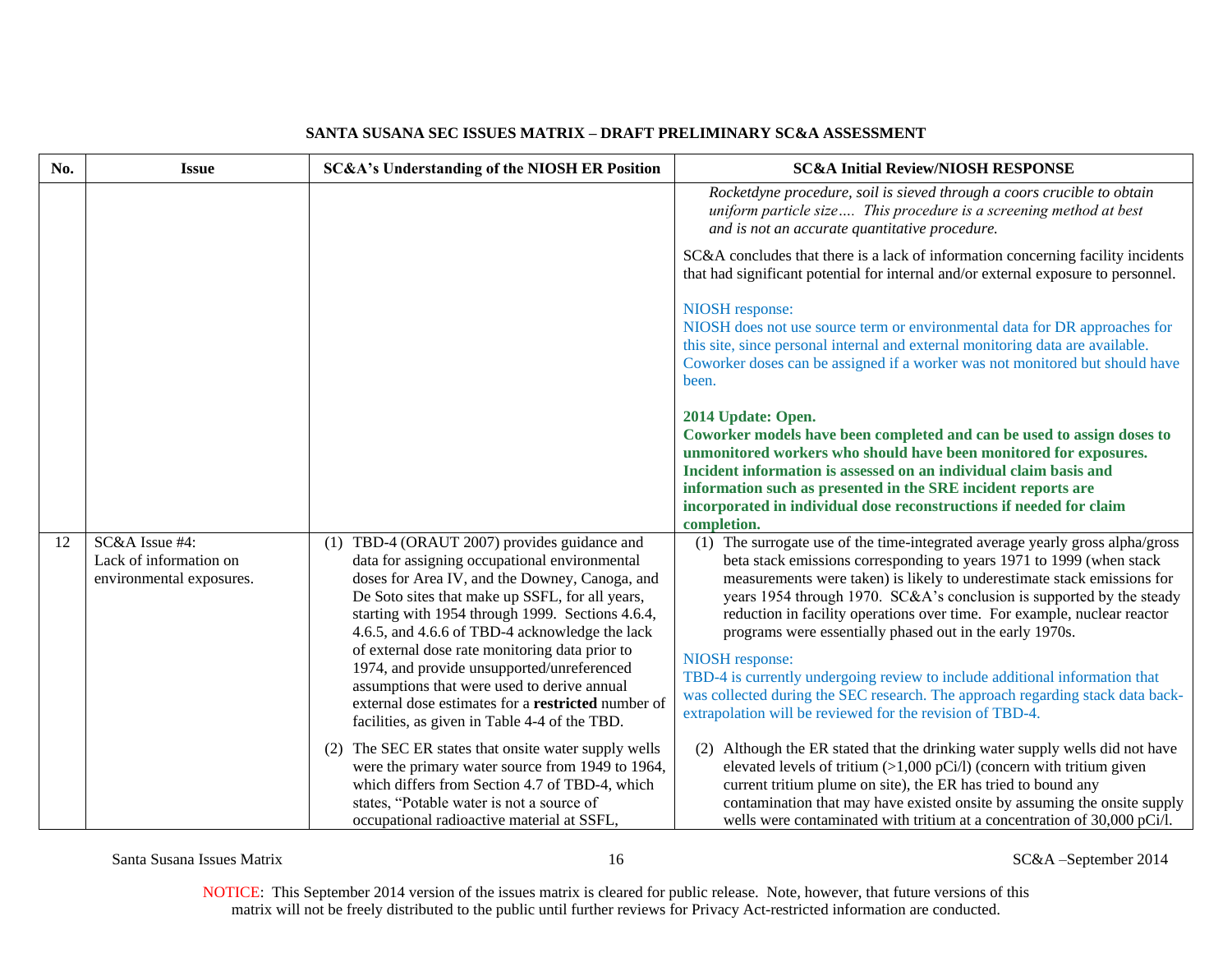| No. | <b>Issue</b>                                                                                                                                                                                                                                                                                                                                                                                       | SC&A's Understanding of the NIOSH ER Position                                                                                                                                                                                                                                                                                                                                                                                                                                                                                                                                                                                                                                                                                                                                                                                                                                                                                                                                                                                                                                                                                                                  | <b>SC&amp;A Initial Review/NIOSH RESPONSE</b>                                                                                                                                                                                                                                                                                                                                                                                                                                                                                                                                                                                                                                                                                                                                                                                                                                                                                                                                                                                                                                                                                                                                                                                                                                                                                                                                                                          |
|-----|----------------------------------------------------------------------------------------------------------------------------------------------------------------------------------------------------------------------------------------------------------------------------------------------------------------------------------------------------------------------------------------------------|----------------------------------------------------------------------------------------------------------------------------------------------------------------------------------------------------------------------------------------------------------------------------------------------------------------------------------------------------------------------------------------------------------------------------------------------------------------------------------------------------------------------------------------------------------------------------------------------------------------------------------------------------------------------------------------------------------------------------------------------------------------------------------------------------------------------------------------------------------------------------------------------------------------------------------------------------------------------------------------------------------------------------------------------------------------------------------------------------------------------------------------------------------------|------------------------------------------------------------------------------------------------------------------------------------------------------------------------------------------------------------------------------------------------------------------------------------------------------------------------------------------------------------------------------------------------------------------------------------------------------------------------------------------------------------------------------------------------------------------------------------------------------------------------------------------------------------------------------------------------------------------------------------------------------------------------------------------------------------------------------------------------------------------------------------------------------------------------------------------------------------------------------------------------------------------------------------------------------------------------------------------------------------------------------------------------------------------------------------------------------------------------------------------------------------------------------------------------------------------------------------------------------------------------------------------------------------------------|
|     |                                                                                                                                                                                                                                                                                                                                                                                                    | because the SSFL facilities used either bottled<br>water from an off-site vendor (Moore et al. 1962)<br>or the city water supply." In addition, other<br>references (Winzer 1980 and 1981; Curphey<br>1983) indicate that well water was a source of<br>drinking water into the 1980s.                                                                                                                                                                                                                                                                                                                                                                                                                                                                                                                                                                                                                                                                                                                                                                                                                                                                         | More recent Boeing reports (Boeing 2003, 2004, 2005, and 2006) have<br>documented tritium concentrations approaching 117,000 pCi/L in the<br>monitoring wells. This issue should be re-evaluated to determine if this<br>exposure route can be assessed.<br><b>NIOSH</b> response:<br>see tritium in groundwater issue (No. 3)                                                                                                                                                                                                                                                                                                                                                                                                                                                                                                                                                                                                                                                                                                                                                                                                                                                                                                                                                                                                                                                                                         |
|     |                                                                                                                                                                                                                                                                                                                                                                                                    |                                                                                                                                                                                                                                                                                                                                                                                                                                                                                                                                                                                                                                                                                                                                                                                                                                                                                                                                                                                                                                                                                                                                                                | 2014 Update: Open.<br>The environmental TBD was revised to include updated information. The<br>TBD is in draft status pending issue resolution related to the external<br>coworker model.                                                                                                                                                                                                                                                                                                                                                                                                                                                                                                                                                                                                                                                                                                                                                                                                                                                                                                                                                                                                                                                                                                                                                                                                                              |
| 13  | SC&A Issue #5: Justification for<br>assignment of external dose<br>estimates is not provided, and<br>there is no coworker model for<br>external exposures (personnel<br>records are also of concern).<br>Main concerns:<br>(1) No external coworker<br>model<br>(2) Workers were unlikely to<br>have been monitored for<br>thermal neutrons<br>Dosimeter response to low-<br>(3)<br>energy photons | NIOSH maintains in the ER that information on<br>ambient environmental external dose is unavailable for<br>1955 through 1965, but did exist for the mid-1970s and<br>forward. Baseline doses above background for Area IV<br>were estimated using the available data, and are given<br>as 20 mrem/year for 1955-1965. For the RMDF, a<br>facility-specific dose was estimated to be 80<br>mrem/year, and during SRE operations, a facility dose<br>of 40 mrem/year was applied to Building 4143.<br>NIOSH concludes that "the ambient environmental<br>method does not support a bounding external exposure<br>evaluation method for the timeframe evaluated [in the<br>ER], in support of radiological dose reconstructions for<br>the proposed worker class. However, the available<br>ambient environmental data can be used to bound the<br>external ambient doses for unmonitored workers during<br>the evaluation period."<br>TBD-6 (2006c) contains documentation to assist in the<br>evaluation of occupational external doses from<br>processes that occurred at SSFL. An objective of this<br>document is to provide supporting technical data using | (1) It appears that individuals may have been unknowingly exposed to<br>radiation. An October 22, 1962, memorandum from F.H. Badger <sup>1</sup> to the<br>Health and Safety File regarding "Health and Safety Observations at<br>RMDF" states that, "Routine smear surveys have repeatedly revealed<br>significant contamination or radiation dose rates in areas usually thought<br>to be free of radioactive material." One of the examples provided was a 4<br>rad/hr capsule lying in an area thought to be uncontaminated.<br>In addition, an April 1991 Tiger Team Assessment (DOE 1991),<br>questioned the external radiation dosimetry program, stating, "In 1989 and<br>1990, extremity doses were not added in to exposure records or reported<br>to the Radiation Exposure Information Reporting System (REIRS)."<br>In general, monitoring of SSFL employees appeared to be somewhat<br>indiscriminate; radiation workers may or may not have worn badges, and<br>non-radiation workers could conceivably have incurred external<br>exposures. Identification of job titles may yield potential exposure<br>information upon which a dose reconstruction is based and subsequently<br>linked to a coworker model. This issue is relevant to the SEC petition<br>limitation of employees who "were monitored." SC&A concludes that<br>NIOSH must re-assess the SEC petition limitation.<br>NIOSH response: |

<sup>1</sup> F.H. Badger was employed by Atomics International. His title was Analyst, Health Physics, Senior Health and Safety Operations.

Santa Susana Issues Matrix 17 SC&A –September 2014

 $\overline{a}$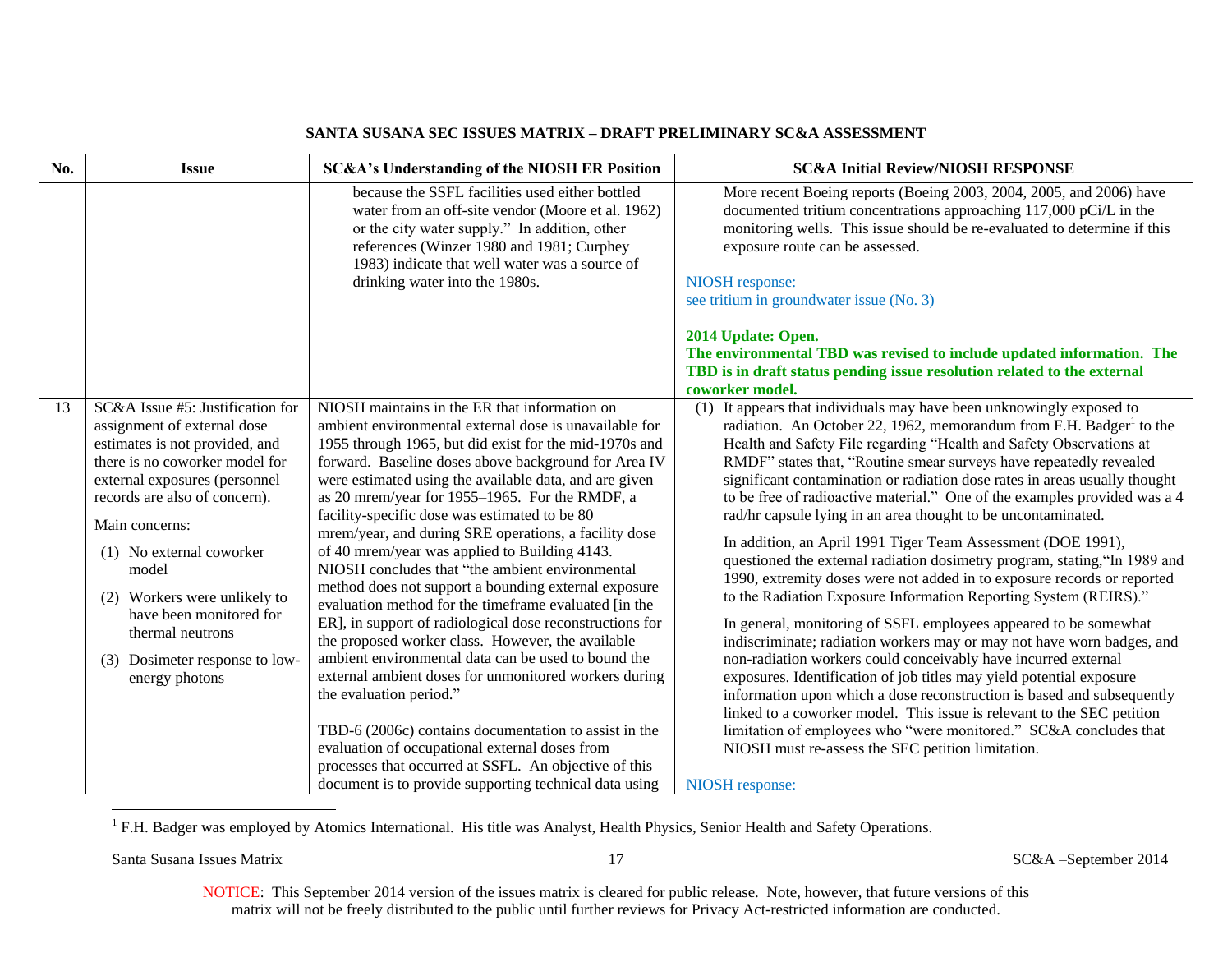| No. | <b>Issue</b> | SC&A's Understanding of the NIOSH ER Position                                                                                                                                                                                                                                                                                                                                                                                                                                                                                                                                                                                                                                                                                                                                                                                                                                                                                                                                                                                                  | <b>SC&amp;A Initial Review/NIOSH RESPONSE</b>                                                                                                                                                                                                                                                                                                                                                                                                                                                                                                                                                                                                                                                                                                                                                                                                                                                                                                                                                                                                                                                                                                                                                                                                                                                                                                                                                                                                                                                                                                                                                                                                                                                                                                                                                                |
|-----|--------------|------------------------------------------------------------------------------------------------------------------------------------------------------------------------------------------------------------------------------------------------------------------------------------------------------------------------------------------------------------------------------------------------------------------------------------------------------------------------------------------------------------------------------------------------------------------------------------------------------------------------------------------------------------------------------------------------------------------------------------------------------------------------------------------------------------------------------------------------------------------------------------------------------------------------------------------------------------------------------------------------------------------------------------------------|--------------------------------------------------------------------------------------------------------------------------------------------------------------------------------------------------------------------------------------------------------------------------------------------------------------------------------------------------------------------------------------------------------------------------------------------------------------------------------------------------------------------------------------------------------------------------------------------------------------------------------------------------------------------------------------------------------------------------------------------------------------------------------------------------------------------------------------------------------------------------------------------------------------------------------------------------------------------------------------------------------------------------------------------------------------------------------------------------------------------------------------------------------------------------------------------------------------------------------------------------------------------------------------------------------------------------------------------------------------------------------------------------------------------------------------------------------------------------------------------------------------------------------------------------------------------------------------------------------------------------------------------------------------------------------------------------------------------------------------------------------------------------------------------------------------|
|     |              | claimant-favorable assumptions to evaluate<br>occupational external doses that can be reasonably<br>associated with worker radiation exposures. This<br>document addresses the evaluation of unmonitored and<br>monitored worker exposure, missed dose, and the bias<br>and uncertainty associated with the monitoring of<br>external dose.                                                                                                                                                                                                                                                                                                                                                                                                                                                                                                                                                                                                                                                                                                    | The SEC proposed class definition will be reassessed in light of new<br>information regarding potentially unmonitored workers. An external coworker<br>model has been completed and is in stages of final revision.<br>This statement is contradicted in Section 6.4, where it states, " It is<br>assumed that the dose recorded was the result of fast neutron exposure"<br>(emphasis added).                                                                                                                                                                                                                                                                                                                                                                                                                                                                                                                                                                                                                                                                                                                                                                                                                                                                                                                                                                                                                                                                                                                                                                                                                                                                                                                                                                                                               |
|     |              | $(1)$ The ER affirms: "Further research and<br>development of a co-worker data set has not been<br>performed by NIOSH because a dosimetry data<br>deficiency has not been identified for the<br>proposed worker class timeframe. In the case that<br>a co-worker study is deemed necessary, NIOSH<br>believes that sufficient data exist to support a co-<br>worker study and dose reconstruction approach."<br>(2) As stated in Section 6.2 of TBD-6, "Both fast<br>and thermal neutrons were measured and<br>recorded as whole-body (WB) dose in rem"<br>(emphasis added).<br>(3) TBD-6 does not discuss issues associated with the<br>response of dosimeters to low-energy photons.<br>There are statements to the effect that the<br>dosimeter was similar in design to the Hanford<br>dosimeter. The Hanford dosimeter applied a<br>correction factor for exposure of plutonium<br>facility workers to compensate for badge<br>shortcomings. The ER indicates there are source<br>term data available to bound low-energy photon<br>dose. | The second statement is likely to be correct, since the common practice at<br>DOE facilities was to assess NTA film for tracks produced by proton<br>recoil. It is unlikely that NTA dosimeters were modified and calibrated<br>for track analysis of thermal neutrons. In the absence of empirical data<br>involving neutron spectra for reactors and Pu fuel storage facilities, the<br>lack of dosimeter calibration methods, and the relative insensitivity of<br>NTA film to neutrons with less than 500 keV (or as much as 1 MeV),<br>there remains an undefined level of uncertainty for recorded neutron<br>doses.<br>NIOSH (from TBD issues matrix 4.6-2 and 4.6-3):<br>While the above statement is correct it has very limited impact on DR other<br>than to make any result more claimant favorable. Neutron spectra<br>measurements done in similar facilities have found doses resulting from<br>neutrons < 100 keV to be, at most, less than 5% of the total neutron doses. (See<br>ORAUT-TKBS-0003).<br>While we do not have neutron spectra for the Area IV facilities we do have<br>spectral data for other similar facilities (Y-12, Hanford, SRS) and the correction<br>factors given in the SSFL Site Profile are bounded by them. Neutron exposures<br>are most likely associated with operations of the higher-energy D-T<br>Accelerators and would be reasonably recorded by NTA film. The option to<br>assign a neutron dose using the recorded photon dose for each worker and an<br>appropriately selected neutron-to-photon dose ratio is also available. The issue<br>is still being investigate with the on-going TBD review.<br>(3) No specific information on source term is provided. Furthermore, there is<br>no consideration for dose from skin contamination incidents. |

Santa Susana Issues Matrix 18 SC&A –September 2014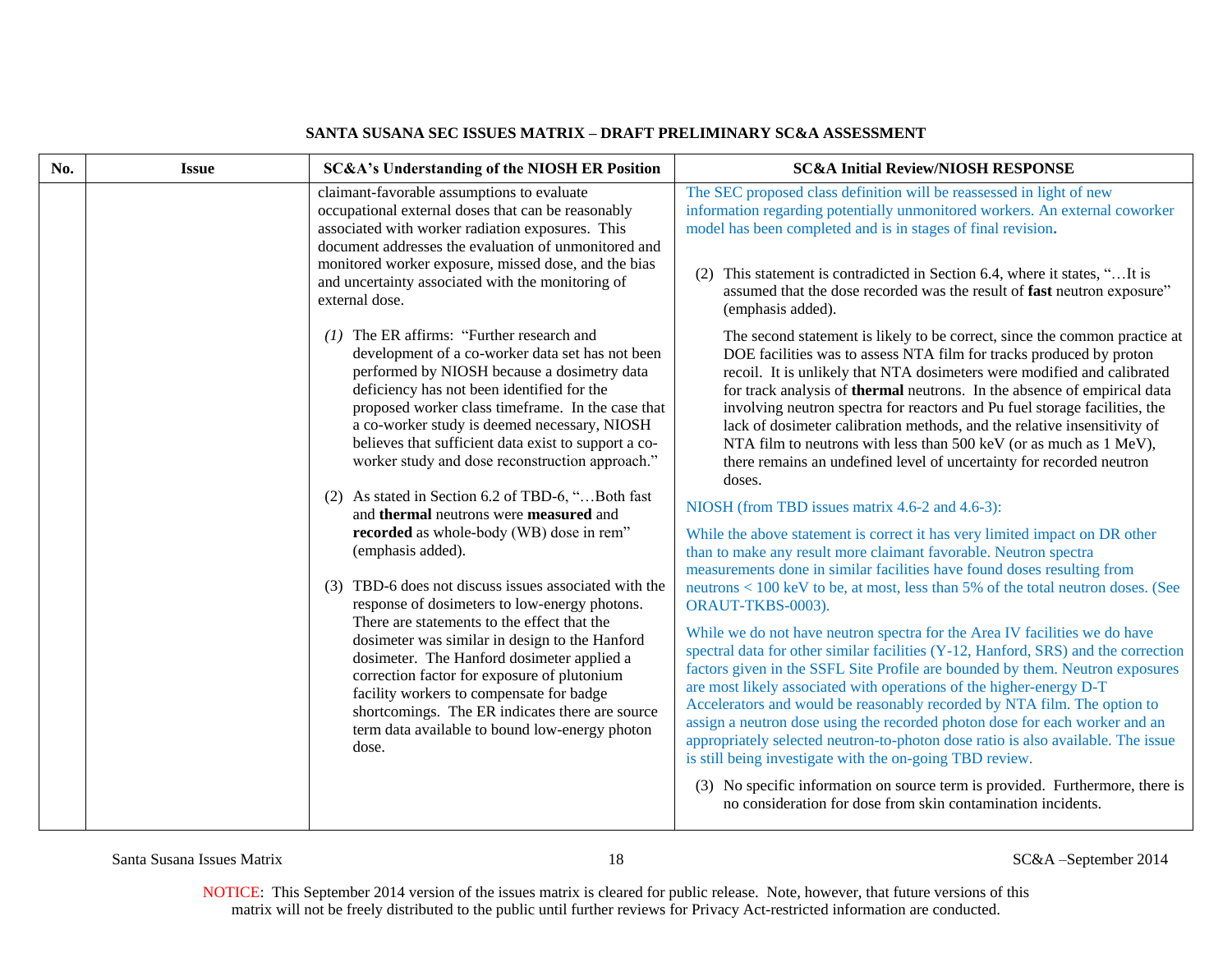| No. | <b>Issue</b> | SC&A's Understanding of the NIOSH ER Position | <b>SC&amp;A Initial Review/NIOSH RESPONSE</b>                                                                                                                                                                                                                                                                           |
|-----|--------------|-----------------------------------------------|-------------------------------------------------------------------------------------------------------------------------------------------------------------------------------------------------------------------------------------------------------------------------------------------------------------------------|
|     |              |                                               | NIOSH response:<br>The issues regarding the energy dependence of early film dosimeters have been<br>resolved on various site profiles. This is not an SEC issue.<br>2014 Update: Open.                                                                                                                                  |
|     |              |                                               | SSFL neutron-to-photon survey data were reviewed and a neutron/photon<br>ratio approach developed. This was presented in a white paper sent to the<br>work group in June 2010. Internal NIOSH issue resolution continues.<br>Detailed guidance will be incorporated into the TBD once all issues have<br>been resolved. |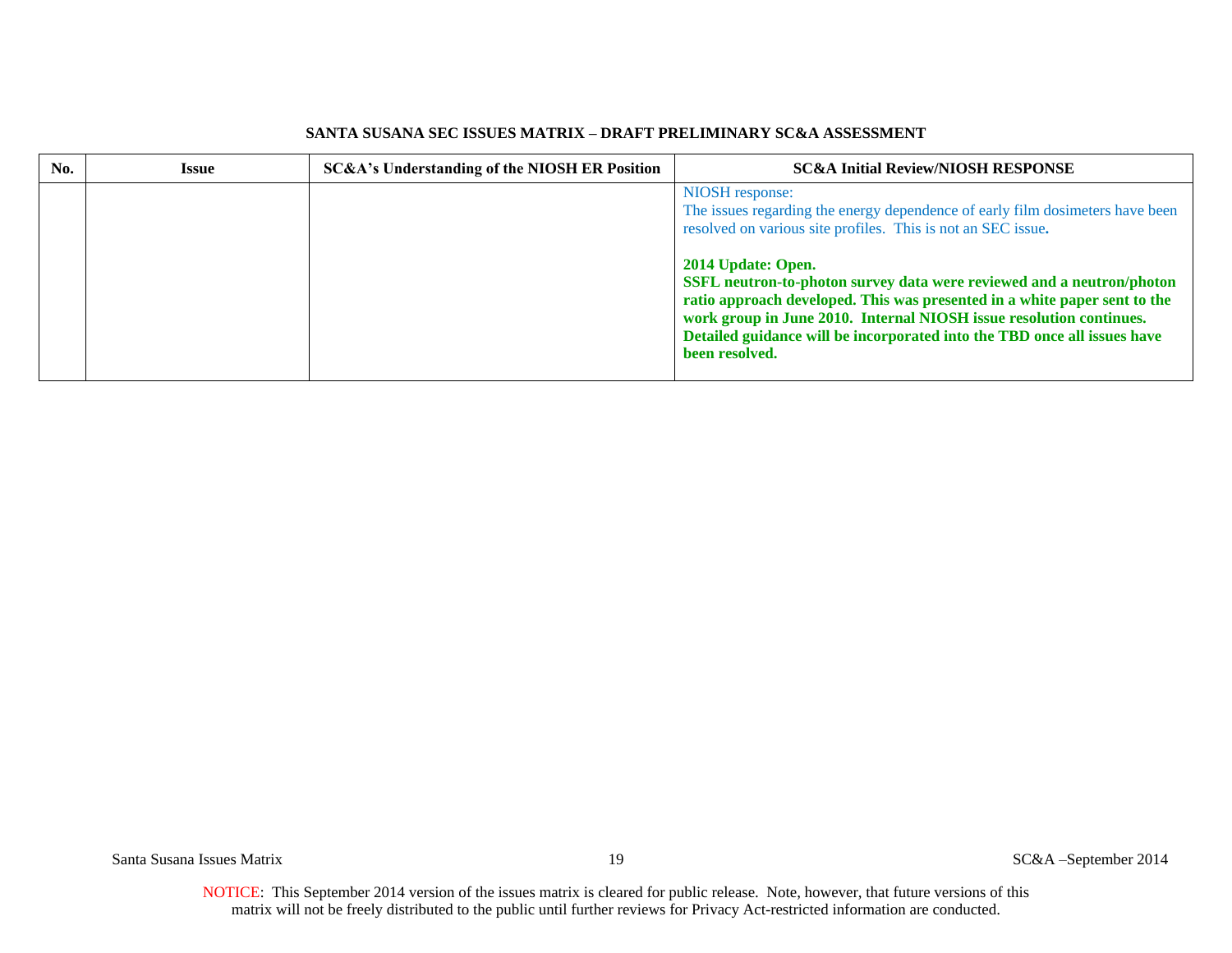# **References**

42 CFR 83. Title 42, Part 83, of the Code of Federal Regulations. *Procedures for Designating Classes of Employees as Members of the Special Exposure Cohort Under the Energy Employees Occupational Illness Compensation Program Act of 2000*; Final Rule, Federal Register/ Vol. 69, No. 104/Friday, May 28, 2004, p. 30764.

AI (Atomics International) 1959. *SRE Fuel Element Damage, An Interim Report (NAA-SR-4488)*. November 15, 1959.

AI (Atomics International) 1961. *SRE Fuel Element Damage, Final Report (NAA-SR-4488 (suppl)*. 1961.

Alexander, R.E., 1967a. Internal Letter from R.E. Alexander (Supervisor, Radiation Safety Unit, Atomics International) to M.E. Remley, Subject: Uranium Fire Incident A-0606: Radiation Safety Unit Weekly Newsletter for Week Ending February 4, 1967 - SSFL, February 9, 1967.

Alexander, R.E., 1967b. Internal Letter from R.E. Alexander (Supervisor, Radiation Safety Unit, Atomics International) to M.E. Remley, Subject: Uranium Fire Incident A-0605: Radiation Safety Unit Weekly Newsletter for Period Ending February 18, 1967 – SSFL, February 28, 1967.

Alexander, R.E., 1967c. Internal Letter from R.E. Alexander (Supervisor, Radiation Safety Unit, Atomics International) to M.E. Remley, Subject: Uranium Fire Incident A-0611: Radiation Safety Unit Weekly Newsletter for Week Ending March 11, 1967 – SSFL, March 24, 1967.

Alexander, R.E., 1967d. Internal Letter from R.E. Alexander (Supervisor, Radiation Safety Unit, Atomics International) to M.E. Remley, Subject: Uranium Fire Incident A-0615 and A-0616: Radiation Safety Unit Weekly Newsletter for Period Ending May 27, 1967 – SSFL, June 1, 1967.

Badger, F.H., 1960. Radiological Safety Incident Report from F.H. Badger (Operational Health Physics, Atomics International) to R.F. Wilmes, Subject: Uranium Fire Incident A-0344: HQ 0010, Room 115 - SSFL, December 5, 1960.

Badger, F.H., 1961. Radiological Safety Incident Report from F.H. Badger (Health and Safety Department, Atomics International) to R.F. Wilmes, Subject: Uranium Fire Incident A-0454: Cresta Grinder, Room 1059 – SSFL, May 2, 1961.

Begley, F.E., 1976. Incident Report from Begley, F.E. (Radiation and Nuclear Safety, Rockwell International) to R.J. Tuttle, Subject: Uranium Fire Incident A-0640: SNM Transfer Can Drop C/001 – SSFL, September 2, 1976.

Boeing 2003. *Site Environmental Report for Calendar Year 2002, DOE Operations at the Boeing Company, Rocketdyne Propulsion & Power*, The Boeing Company. September 2003.

Santa Susana Issues Matrix 20 SC&A – September 2014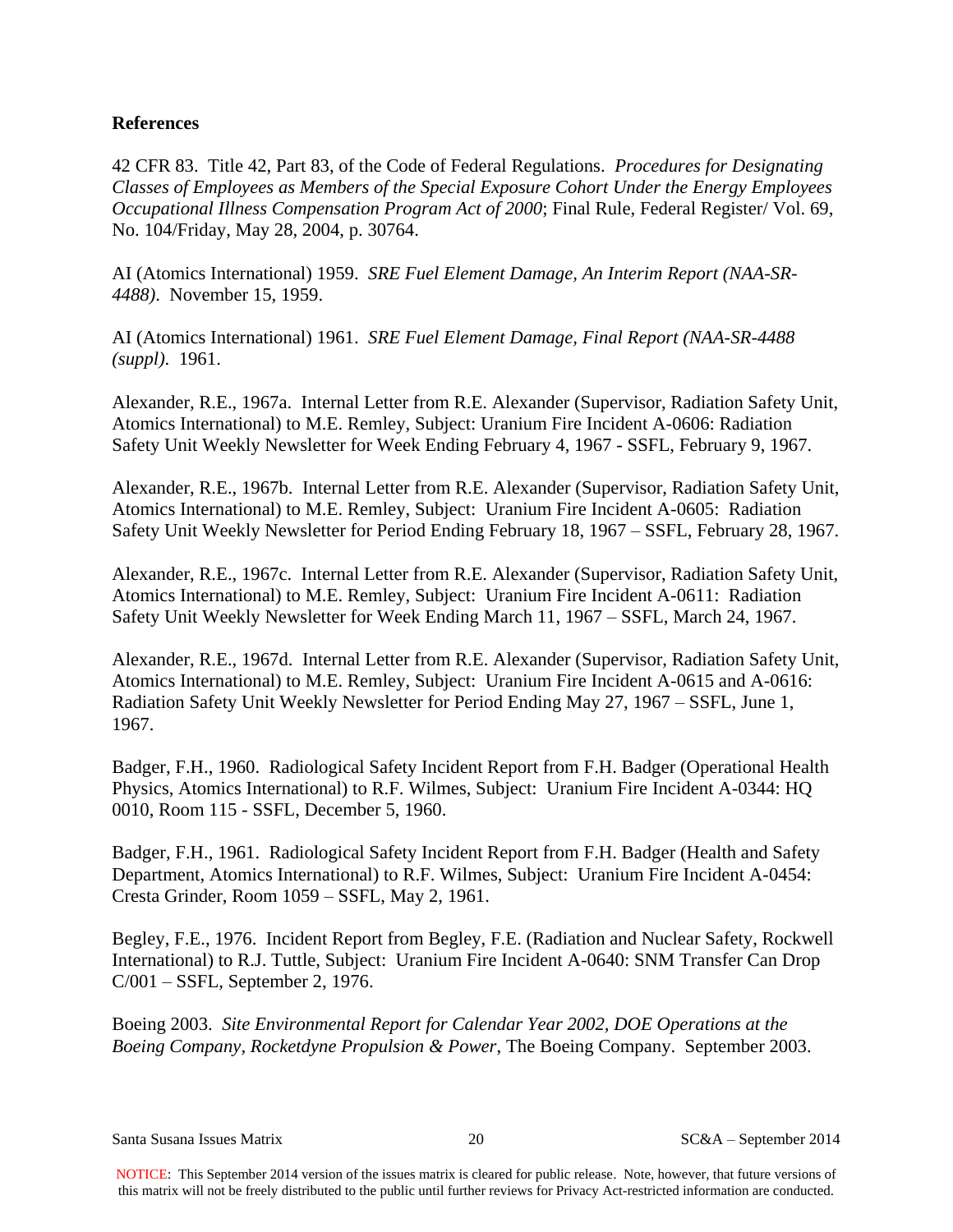Boeing 2004. *Site Environmental Report for Calendar Year 2003, DOE Operations at the Boeing Company, Rocketdyne Propulsion & Power*, The Boeing Company. September 2004.

Boeing 2005. *Site Environmental Report for Calendar Year 2004, DOE Operations at the Boeing Company, Santa Susana Field Laboratory*, The Boeing Company. September 2005.

Boeing 2006. *Site Environmental Report for Calendar Year 2005, DOE Operations at the Boeing Company, Santa Susana Field Laboratory,* The Boeing Company. September 2006.

Boice, J.D., S.S. Cohen, M.T. Mumma, E.D. Ellis, K.F. Eckerman, R.W. Leggett, B.B. Boecker, A.B. Brill, and B.E. Henderson, 2006a. *Mortality among Radiation Workers at Rocketdyne (Atomics International), 1949–1999.* SRDB Ref ID: 39396.

Boice, J.D., R.W. Leggett, E.D. Ellis, P.W. Wallace, M.T. Mumma, S.S. Cohen, A.B. Brill, B. Chadra, B.B. Boecker, R.C. Yoder, and K.F. Eckerman, 2006b. *A Comprehensive Dose Reconstruction Methodology for Former Rocketdyne/Atomics International Radiation Workers.* Health Physics, 90 (5): 409-430; May 2006; SRDB Ref ID: 37539.

Curphey, J., 1983. Memorandum from J. Curphey (District Sanitary Engineer for the State of California, Department of Health Services, Sanitary Engineering Section) to T.J. Gannon (Rockwell International), *Subject: Rockwell International Corporation, Rocketdyne Division, System No. 56-004*. March 9, 1983.

Dempsey, G.D., 1989. *Site Visit to Santa Susana Field Laboratory Operated by Rockwell/ Rocketdyne,* U.S. Environmental Protection Agency. July 28, 1989.

DOE 1991. Tiger Team Assessment DOE/EH- 0175 – Energy Technology Engineering Center, U.S. Department of Energy, April 1991; OSA Ref ID: 103714.

DOE 1998. *DOE Standard: The Department of Energy Laboratory Accreditation Program Administration*, DOE-STD-1111-98; U.S. Department of Energy DOE); December 1998.

Federal Register, August 23, 2004 (Vol. 69, No. 162, pp. 51825-51831).

Harrison, D.J., 1986. Internal Letter from D.J. Harris (Member, Technical Staff, Nuclear Operation, Rockwell International) to "Those Listed," Subject: Uranium Fire Incident A-0165: Ignition Incident during Disassembly of Assembly #204, Cell 4 - SSFL, October 30, 1986.

Hart, 1962, Distribution of Fission Product Contamination in the SRE, NAA-SR-6890; R.S. Hart; March 1, 1962; SRDB Ref ID: 39770

Kellehar, R.G., 1966. *Memorandum to R.E. Alexander, Subject: A Basis for Routine Urine Sampling of Workers Exposed to Plutonium-239*. October 19, 1966.

Santa Susana Issues Matrix 21 21 SC&A – September 2014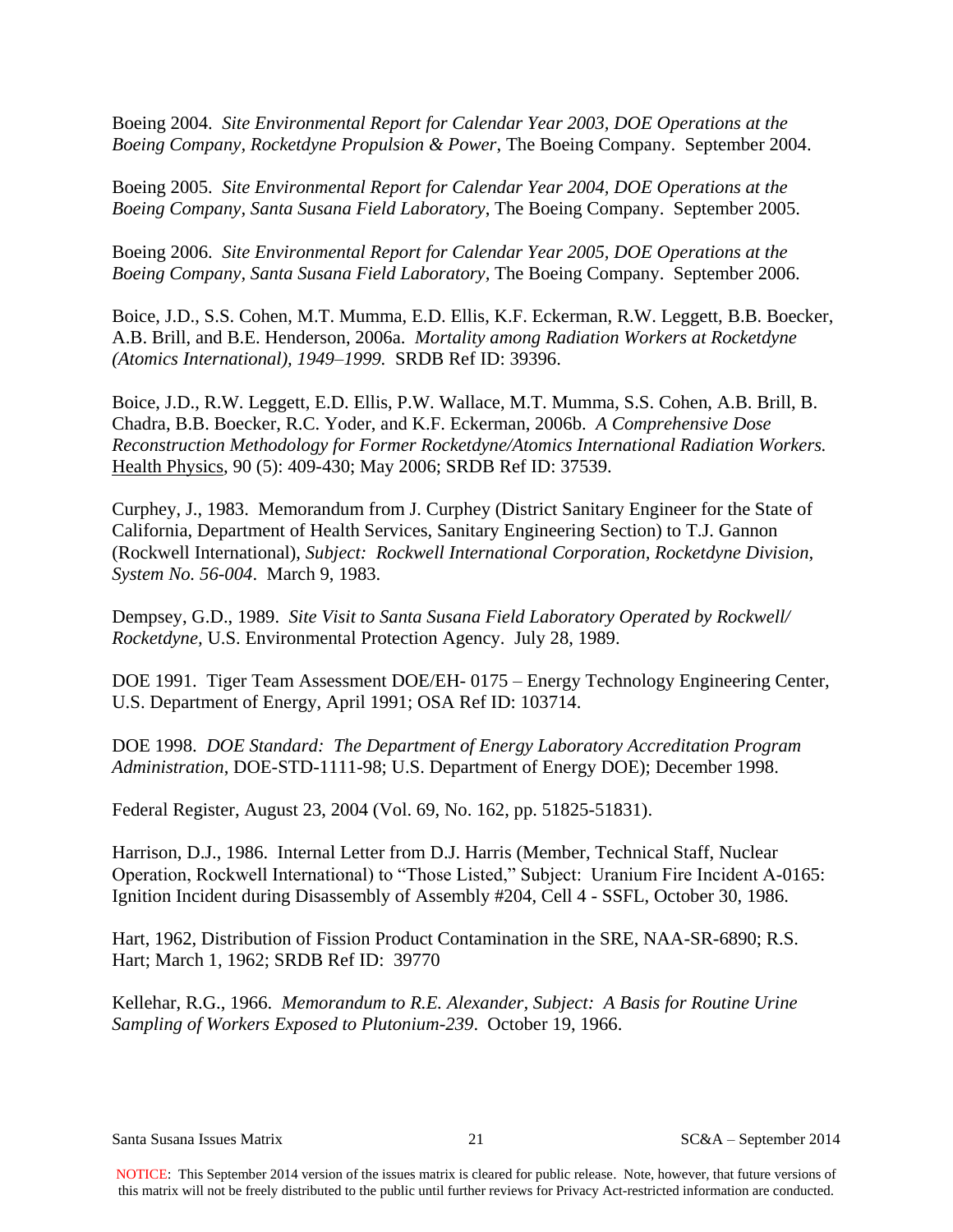Klostermann, J.P., 1961. Radiological Safety Incident Report from J.P. Klostermann (Operational Health Physics, Atomics International) to E.C. Hickey, Subject: Uranium Fire Incident A-0378: Building 009 – SSFL, July 13, 1961.

Loba, M.L., 1959. Radiological Safety Incident Report from M.L. Loba (Operational Health Physics, Atomics International) to Health Physics Supervisor, Subject: Uranium Fire Incident A-0422: Room 807 – SSFL, September 10, 1959.

Loba, M.L., 1960. Radiological Safety Incident Report from M.L. Loba (Operational Health Physics, Atomics International) to R. Wilmes, Subject: Uranium Fire Incident A-0343: Pluto Area, Room 1244 – SSFL, December 1, 1960.

Loba, M.L., 1961a. Radiological Safety Incident Report from M.L. Loba (Health and Safety Department, Atomics International) to R.F. Wilmes, Subject: Uranium Fire Incident A-0398: Room 1059 – SSFL, May 2, 1961.

Loba, M.L., 1961b. Radiological Safety Incident Report from M.L. Loba (Operational Health Physics, Atomics International) to R.F. Wilmes, Subject: Uranium Fire Incident A-0503: Room 1063 – SSFL, October 31, 1961.

Loba, M.L., 1962. Radiological Safety Incident Report from M.L. Loba (Health and Safety Department, Atomics International) to R.F. Wilmes, Subject: Uranium Fire Incident A-0516: Room 1261 – SSFL, August 9, 1962.

Loba, M.L., 1970. Internal Letter from M.L. Loba (Associate Health Physics, Operational Safety, North American Rockwell) to W.F. Heine, Subject: Uranium Fire Incident A-0636: Depleted Uranium Fire in Room 119-42, HQ-001 – SSFL, June 18, 1970.

Lochbaum, D.A., 2006. An Assessment of Potential Pathways for Release of Gaseous Radiocativity Following Fuel Damage During Run 14 at the Sodium Reactor Experiment. October 5, 2006; SRDB Ref ID: 37247.

Mooers, A.R., 1959a. Radiological Safety Incident Report from A.R. Mooers (Operational Health Physics, Atomics International) to Health Physics Supervisor, Subject: Uranium Fire Incident A-0528: Room 807 – SSFL, August 20, 1959.

Mooers, A.R., 1959b. Radiological Safety Incident Report from A.R. Mooers (Operational Health Physics, Atomics International) to Health Physics Supervisor, Subject: Uranium Fire Incident A-0450: Room 901 – SSFL, August 31, 1959.

Mooers, A.R., 1960. Radiological Safety Incident Report from A. R. Mooers (Atomics International) to Health Physics Supervisor, Subject: Uranium Fire Incident A-0235: HQ 1, Room 1063 – SSFL, June 22, 1960.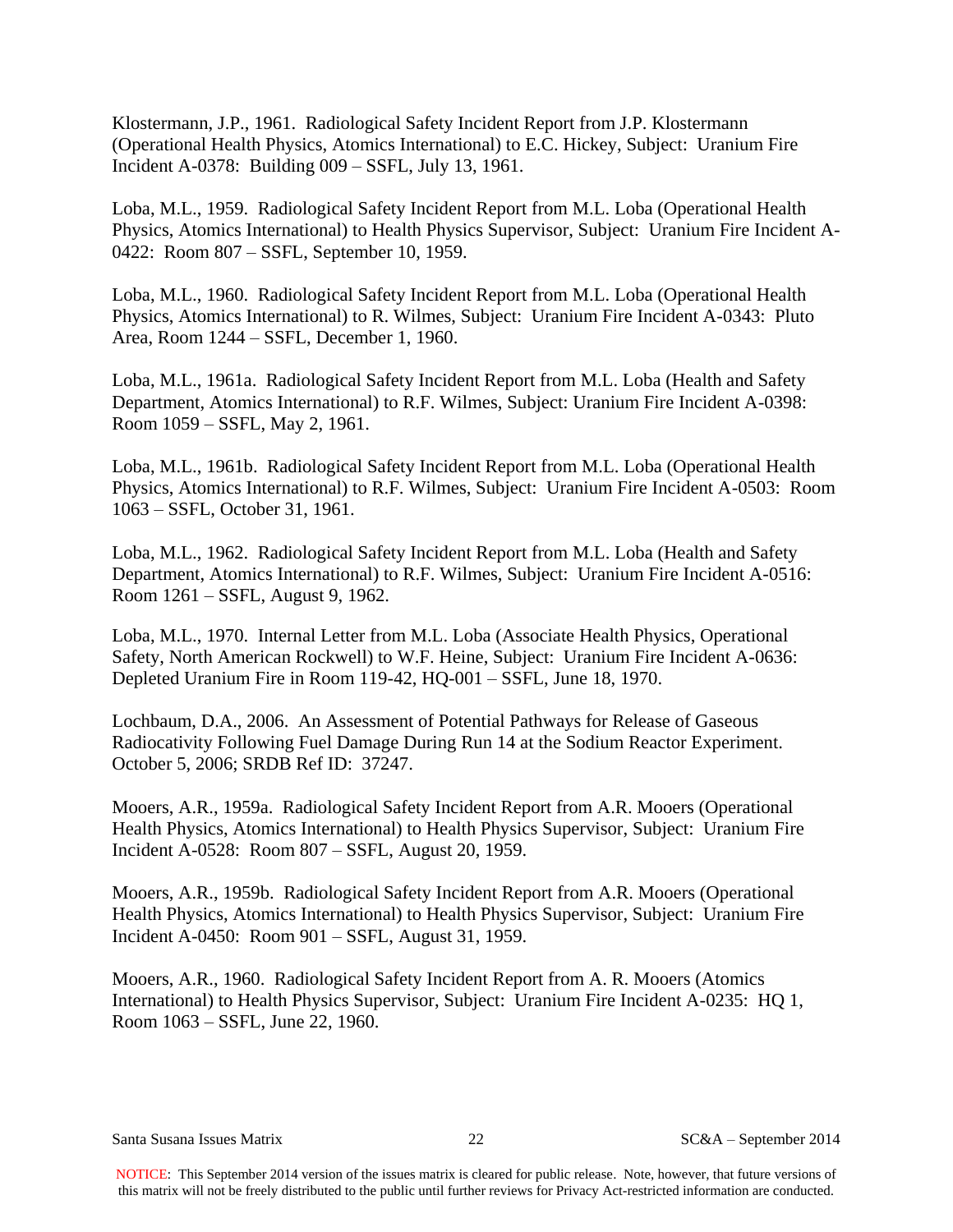Mooers, A.R., 1961a. Radiological Safety Incident Report from A.R. Mooers (Health and Safety Department, Atomics International) to R.F. Wilmes, Subject: Uranium Fire Incident A-0453: HQ 1, Room 1059 – SSFL, March 20, 1961.

Mooers, A.R., 1961b. Radiological Safety Incident Report from A.R. Mooers (Health and Safety Department, Atomics International) to R.F. Wilmes, Subject: Uranium Fire Incident A-0353: SS Vault, Room 1142 – SSFL, May 8, 1961.

Mooers, A.R., 1961c. Radiological Safety Incident Report from A.R. Mooers (Operational Health Physics, Atomics International) to R.F. Wilmes, Subject: Uranium Fire Incident A-0455: Room 1059 – SSFL, July 24, 1961.

Moore, J.D., W.L. Fisher and P.A Rowe, 1962. Environmental Monitoring Semi/Annual Report January 1, 1962 to June 30, 1962. NAA-SR-7650, Atomics International, Canoga Park, California. November 30, 1962.

NIOSH (National Institute for Occupational Safety and Health) 2002. *External Dose Reconstruction Implementation Guideline*, Rev. 1, OCAS-IG-001, Office of Compensation Analysis and Support, Cincinnati, Ohio.

NIOSH 2008. SEC Petition Evaluation Report, Petition SEC-00093: Santa Susana Field Laboratory (SSFL), February 6, 2008.

Oldfield, K.G., 1961. Radiological Safety Incident Report from K.G. Oldfield (Operational Health Physics, Atomics International) to R.F. Wilmes, Subject: Uranium Fire Incident A-0550: Building 4, Room 423-29 – SSFL, February 14, 1961.

ORAUT (Oak Ridge Associated Universities Team) 2006a. *Technical Basis Document: Energy Technology Engineering Center – Site Description*, ORAUT-TKBS-0038-2, Rev. 00. Oak Ridge Associated Universities Team, Cincinnati, Ohio. February 2, 2006.

ORAUT (Oak Ridge Associated Universities Team) 2006b. *Technical Basis Document: Energy Technology Engineering Center – Occupational Internal Dose*, ORAUT-TKBS-0038-5, Rev. 00. Oak Ridge Associated Universities Team, Cincinnati, Ohio. February 22, 2006.

ORAUT (Oak Ridge Associated Universities Team) 2006c. *Technical Basis Document for Atomics International – Occupational External Dosimetry*, ORAUT-TKBS-0038-6, Rev. 01. Oak Ridge Associated Universities Team, Cincinnati, Ohio. November 6, 2006.

ORAUT (Oak Ridge Associated Universities Team) 2007. *Technical Basis Document: Area IV of the Santa Susana Field Laboratory, the Canoga Avenue Facility (Vanowen Building), the Downey Facility, and the De Soto Avenue Facility (sometimes referred to as Energy Technology Engineering Center [ETEC] or Atomics International) – Occupational Environmental Dose*, ORAUT-TKBS-0038-4, Rev. 01.Oak Ridge Associated Universities Team, Cincinnati, Ohio. March 8, 2007.

Santa Susana Issues Matrix 23 SC&A – September 2014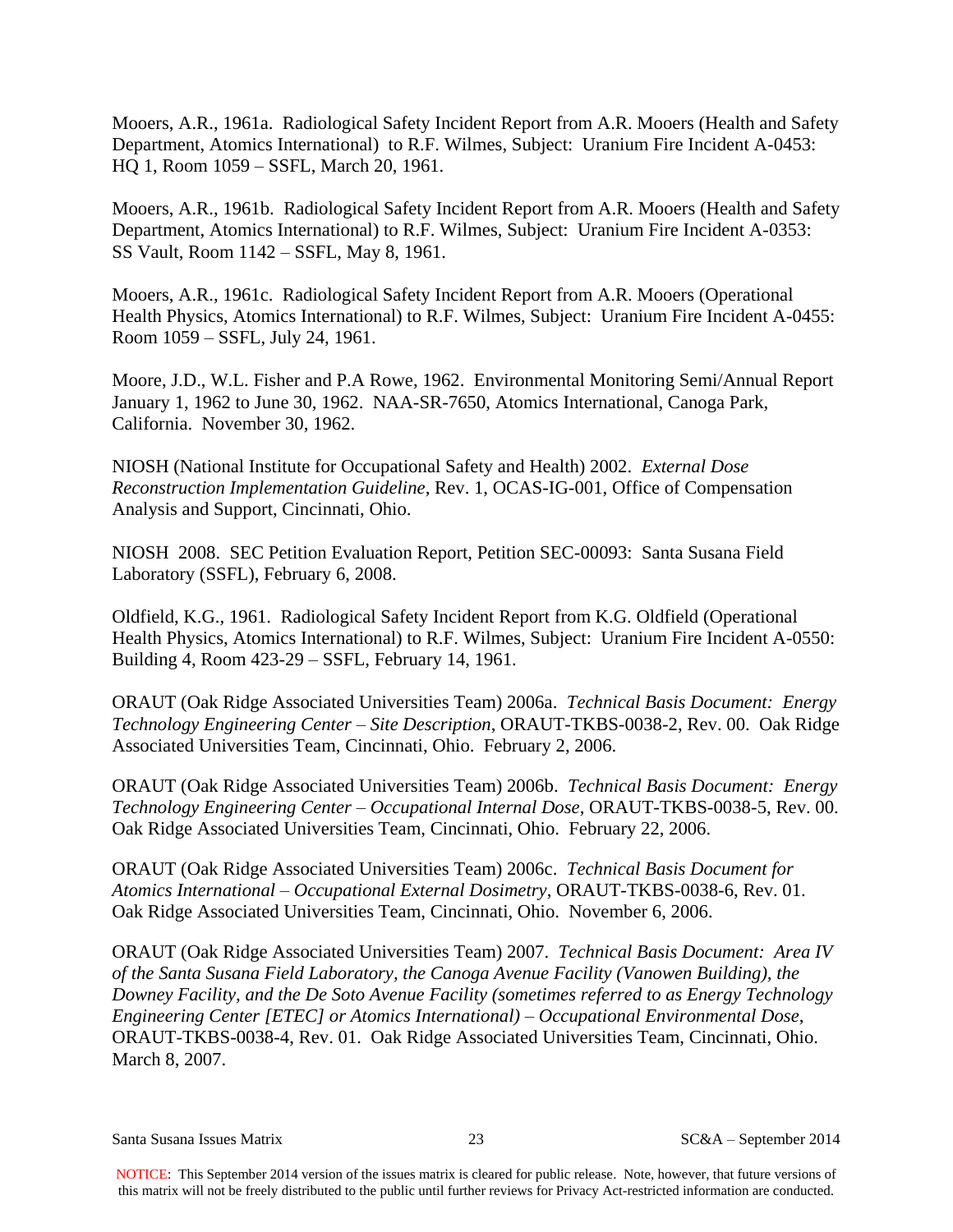Owens, D.E., 1978. Internal Letter from D.E. Owens (Radiation and Nuclear Safety, Rockwell International) to R.J. Tuttle, Subject: Uranium Fire Incident A-0065: Emergency Response-Uranium Fire at T028 – SSFL, March 28, 1978.

Rudkin, R.D., 1964a. Incident Report from R.D. Rudkin (Health and Safety, Atomics International) to R.F. Wilmes, Subject: Uranium Fire Incident A-0434: Building 1, Room 1126 – SSFL, January 20, 1964.

Rudkin, R.D., 1964b. Incident Report from R.D. Rudkin (Health and Safety, Atomics International) to R.F. Wilmes, Subject: Uranium Fire Incident A-0407: Building 1, Room 1126 – SSFL, February 20, 1964.

Rudkin, R.D., 1964c. Incident Report from R.D. Rudkin (Health and Safety, Atomics International) to R.F. Wilmes, Subject: Uranium Fire Incident A-0436: HQ 1, Room 1131 and 1114 – SSFL, March 12, 1964.

Rutherford, 2005, Sodium Reactor Experiment (SRE) Original Accident Release Data, memorandum to E. Crawford; Phil Rutherford; January 21, 2005; SRDB Ref ID: 19161 and 19162

Santa Susana Field Laboratory SEC Petition. 2007. SEC Petition on SSFL to the Office of Compensation and Analysis, SEC-00093.

Special Exposure Cohort Petition 00093—Form B: June 22, 2007; OSA Ref ID: 103252.

Stephenson, R.M., 1961. Radiological Safety Incident Report from R.M. Stephenson (Health and Safety Department, Atomics International) to J.C. Lang, Subject: Uranium Fire Incident A-0357: Fed Area, Room 1026 – SSFL, November 27, 1961.

Stephenson, R.M., 1962. Radiological Safety Incident Report from R.M. Stephenson (Health and Safety Department, Atomics International) to R.F. Wilmes, Subject: Uranium Fire Incident A-0355: FEPF, Room 1153 – SSFL, March 26, 1962.

Stephenson, R.M., 1963a. Radiological Safety Incident Report from R.M. Stephenson (Health and Safety Department, Atomics International) to R.F. Wilmes, Subject: Uranium Fire Incident A-0541: Room 1059 – SSFL, March 11, 1963.

Stephenson, R.M., 1963b. Radiological Safety Incident Report from R.M. Stephenson (Health and Safety Department, Atomics International) to R.F. Wilmes, Subject: Uranium Fire Incident A-0498: Room 1252, SNAP – SSFL, August 28, 1963.

Weber, R.K., 1963. Radiological Safety Incident Report from R.K. Weber (Health and Safety Department, Atomics International) to R.F. Wilmes, Subject: Uranium Fire Incident A-0360: Building 004, Room 424-68 – SSFL, December 20, 1963.

Winzer, C.E., 1980. Internal Letter from C.E. Winzer (Atomics International) to "Those Listed," Subject: Drinking Water Supply—SSFL, August 14, 1980.